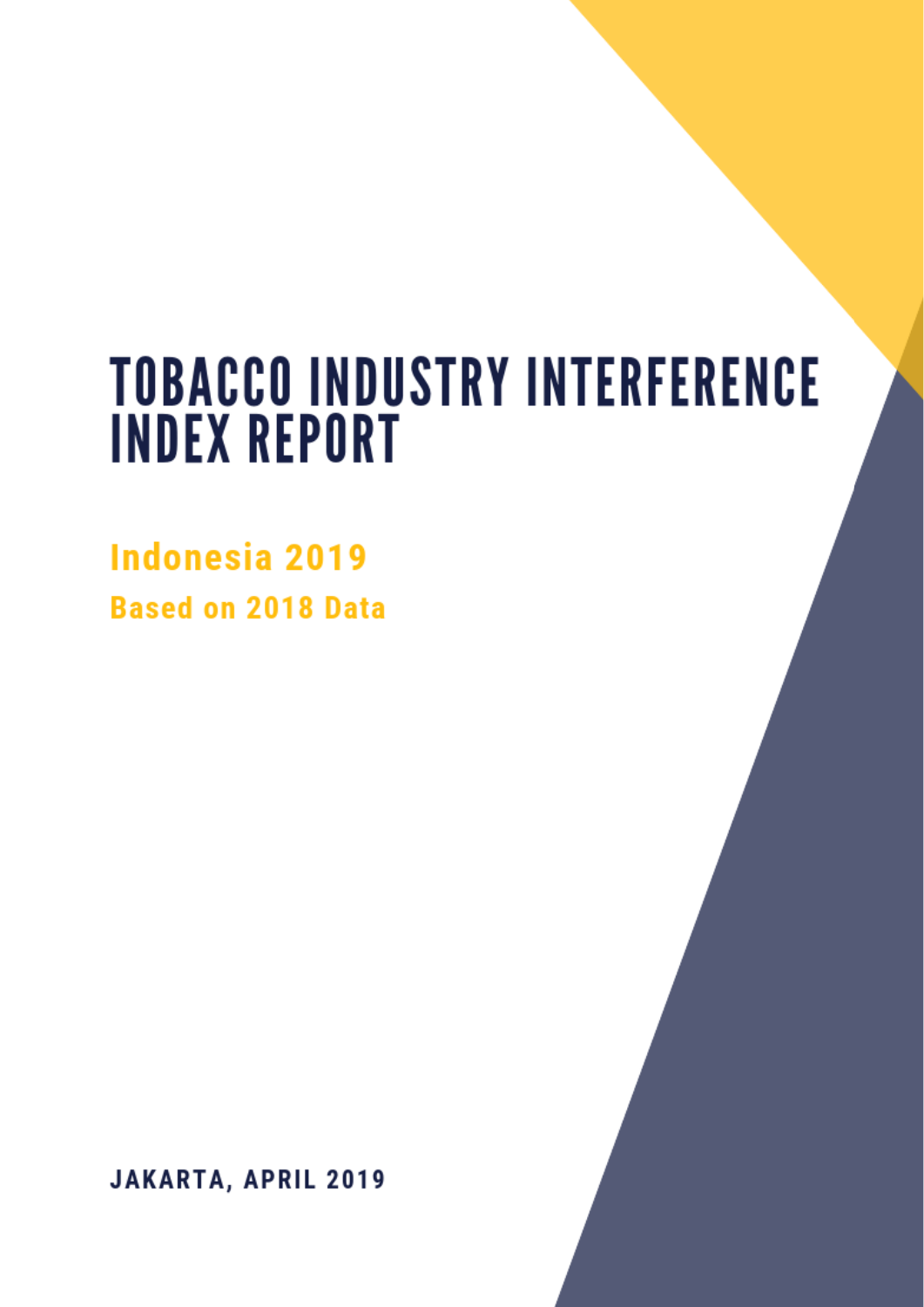# **Table of Contents**

| TOBACCO INDUSTRY INTERFERENCE INDEX: INDONESIA POSITION AMONG         |
|-----------------------------------------------------------------------|
| TOBACCO INDUSTRY INTERFERENCE INDEX: INDONESIA, 20195                 |
|                                                                       |
| SECTION II: TII INDEX BY CATEGORY: Scoring and Supporting Evidence 10 |
| I. LEVEL OF INDUSTRY PARTICIPATION IN POLICY DEVELOPMENT10            |
|                                                                       |
|                                                                       |
|                                                                       |
|                                                                       |
|                                                                       |
|                                                                       |
|                                                                       |
|                                                                       |
|                                                                       |
|                                                                       |
|                                                                       |
|                                                                       |
|                                                                       |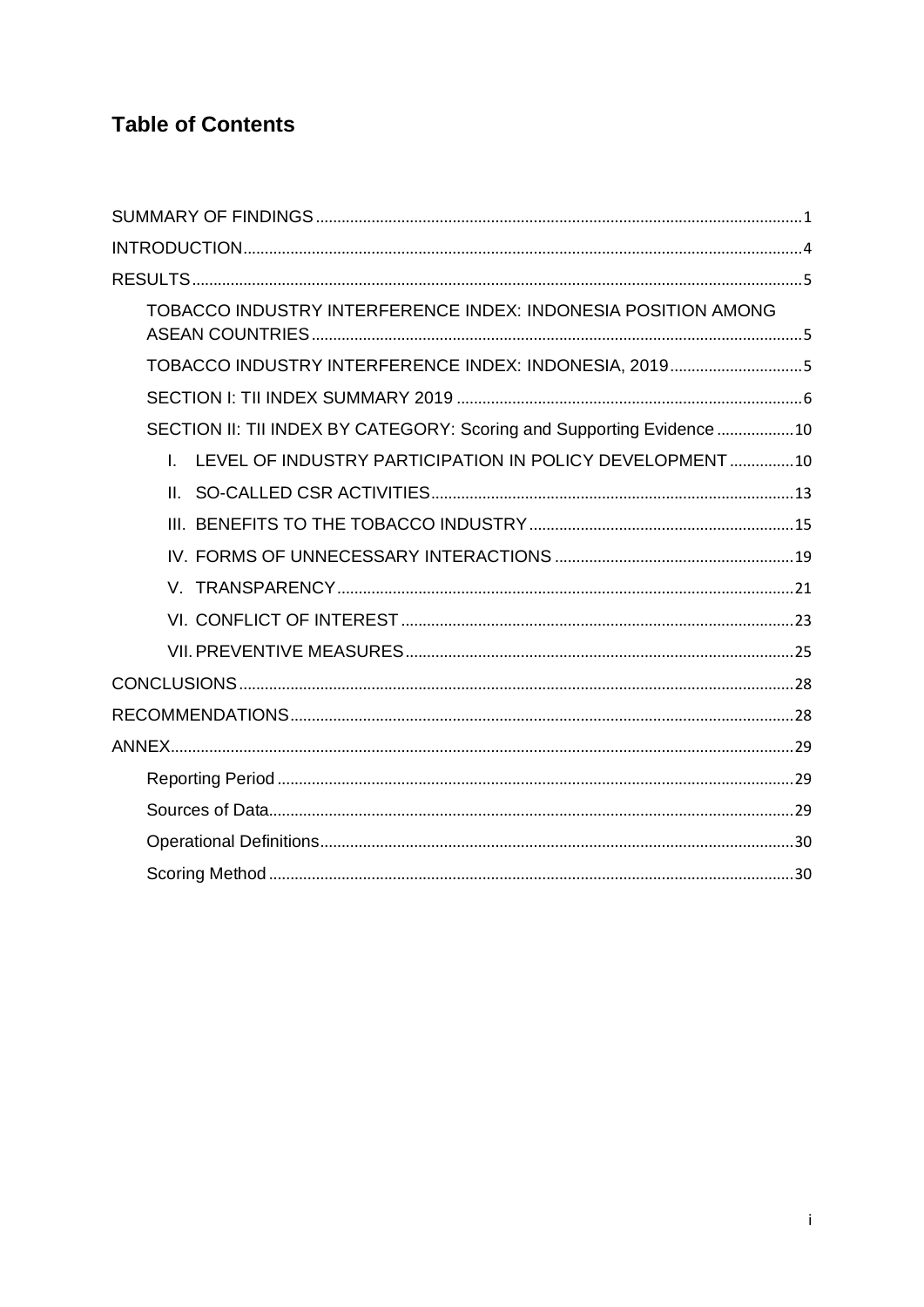# **SUMMARY OF FINDINGS**

<span id="page-2-0"></span>Overall interference from the tobacco industry remains to be a grave issue particularly for Indonesia, a non-party to the FCTC to advance effective Tobacco Control Policy.

**Participation in policy formulation**: Perceived as a normal business, tobacco industry is treated as a stakeholder by the government. Benefiting from the existing laws that allow interest groups including the tobacco industry to sit in and give input in the policy development process, it will cause negative impacts on public health.

Discussions on the pro-industry Tobacco Bill continued in the parliament as one among the priority list in the National Legislation Agenda 2018. Promoted as a sensible law to protect tobacco farmers, the Vice Minister of Finance stated that the Bill serves as a legal basis benefiting all stakeholders, including the tobacco industry, which in turn would increase government revenues.

In 2018, Independent Research and Advisory Indonesia (IRAI), founded and headed by former CEO of Sampoerna Foundation, was engaged by the Coordinating Ministry of Economic Affairs *to develop a new Tobacco Roadmap* and was published in June 2018. The Roadmap was developed to ensure the growth of the tobacco industry until 2045 and set a list of arguments to undermine the 2017 tax tier simplification roadmap. Four months after the Tobacco Roadmap was released, the Government officially declared not to increase tax in 2019 and revoked the excise simplification roadmap. The decision to not go ahead with the tax increase and excise simplification plans shows the tobacco industry's might in influencing policy makers and at the same time illustrates the vulnerability of the Government to industry interference.

**Tobacco industry CSR activities**: Government agencies continue to accept or endorse tobacco industry CSR. Two big tobacco companies, Sampoerna and Djarum, continues to bombard Indonesia with their CSR activities.

In 2018, Sampoerna expanded their "*Sampoerna Retail Community"* program to cover more provinces in Indonesia; it is combined promotion and sponsorship for small and medium scale retailers in the form of retail incentive programs that could be perceived as being in line with government's interest in the economic development of micro, small and medium scale enterprises. The launching of SRC was mostly attended by Governors. Besides the Governor of South Sumatra, the Governor of West Lombok expressed appreciation of SRC as extending support to post disaster economic reconstruction. Djarum Foundation on the other hand, continues with its tree-planting program in East Java

**Benefit for tobacco industry**: The hot topic by the end of 2018 was the issuance of Finance Ministerial Regulation No. 156/2018 cancelling the annual tax increase in 2019 and annulling the tobacco excise simplification roadmap.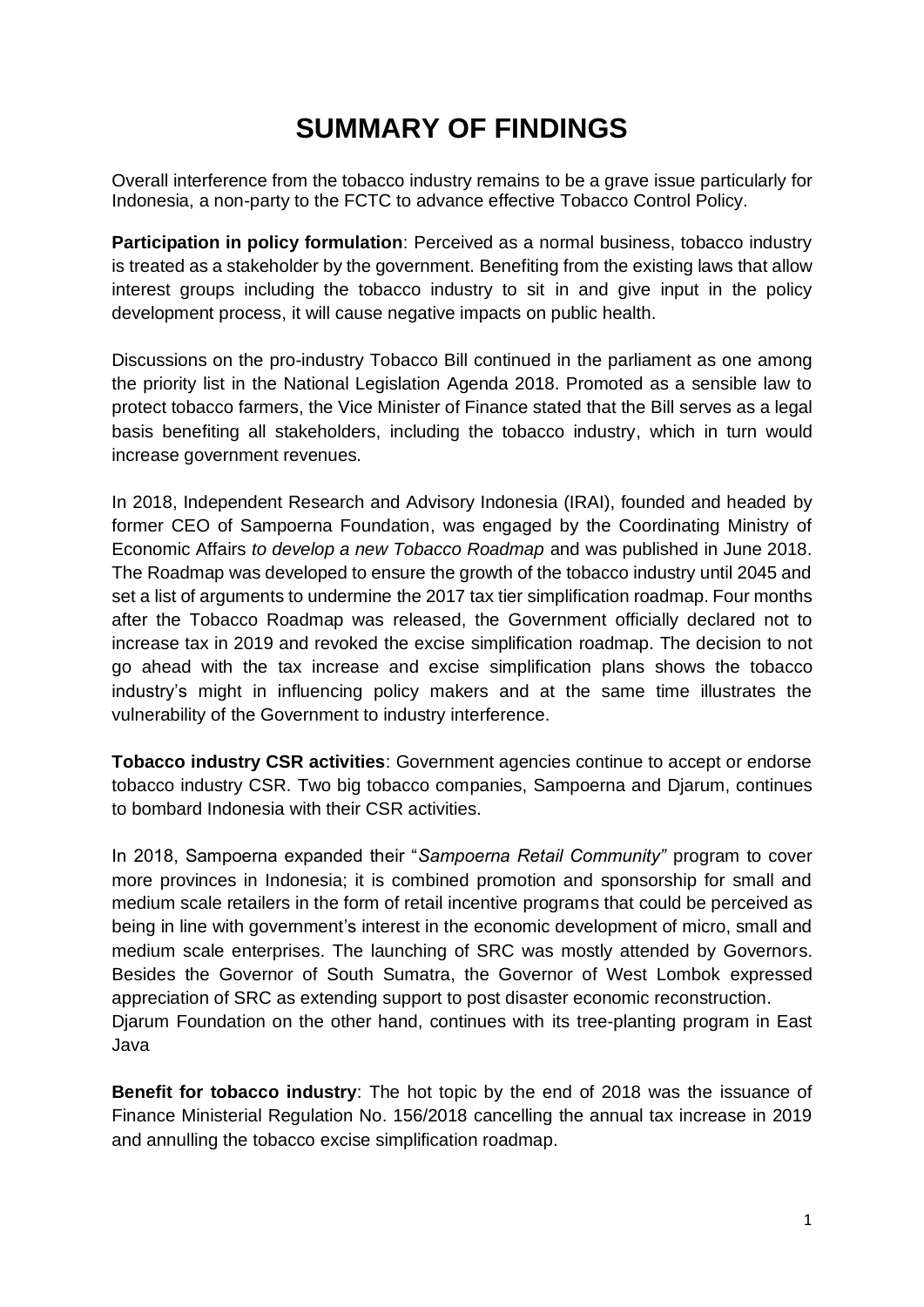At the local level, another form of government response that benefited the industry was the postponement of SF Regulation by the District Head of Jombang, East Java Province. The Mayor of Bogor encountered strong protest against their Smoke Free Regulation that contains provisions on banning POS advertising. The objection did not come only from INDEF and TI front groups, but from government officials as well. Representatives of the Ministry of Home Affairs and Ministry of Law and Human Rights called for local governments to conform to provisions set forth in the national PP 109, while a Member of Parliamentary Commission VI specifically warned that local regulations must not hamper the growth of the tobacco industry.

An ironic turn of events was the cancellation of the Trade Ministerial Regulation on Import Restriction of Tobacco Leaves that should be in line with the draft Tobacco Bill. Strange as it may sound but the Coordinating Minister for Economic Affairs made the decision to withhold the Regulation for further coordination. This decision came in light of fierce protests not only from tobacco farmers and clove associations but also from the Parliamentary Special Committee on the Tobacco Bill that promotes the Bill as a means to protect tobacco farmers, among which by reducing tobacco leaves importation. Contrary to the provision that they have inserted in the draft Bill, the Special Committee contended that the regulation would reduce cigarette production and affect government revenues. It was clear that the change of mind was a political maneuver against farmers to gain their support in pushing for the Bill in the first place, and buy political voice.

**Unnecessary interaction:** Similar to the description of activities with "CSR", the difference with "unnecessary interaction" is that the main players are top-level officials (President or Prime Minister or Ministers)

The 2018 monitoring activities recorded 4 (four) Ministers from different Ministries who met with/ fostered relations with the tobacco companies. They attended events sponsored and organized by the tobacco companies, even promoted the events.

The *Minister of Social Affairs* granted the "Padmamitra Award 2018" to Sampoerna Sustainable Program for their holistic CSR support through a disaster alert and rapid response approach. *Two Ministers* (*Industry and Labor*) attending the SRC National Retail Festival helped promote the program by wearing a SRC jacket with the words "Let's Go SRC"' printed on it as their picture was taken standing next to the President of HM Sampoerna. The *Minister of Labor* further said that the tobacco industry is an important source of finance. Aside from helping with employment, tobacco industry also bolsters economic resilience in today's global competition. Attending an event organized by Sampoerna Entrepreneurship Training Center (SETC) in Bali, the *Minister of Cooperatives and Small and Medium Scale Enterprises* encouraged Sampoerna to keep evaluating its programs in order to help the government increase the number of entrepreneurs.

**Transparency:** there is no standard mechanism for the government to disclose information on meetings/interactions with the tobacco industry, or their outcomes. This loophole is frequently used by the tobacco industry to lobby the government. The results however, depend on where the government stands, based on the knowledge and willingness to take sides, whether to protect the tobacco industry or public health.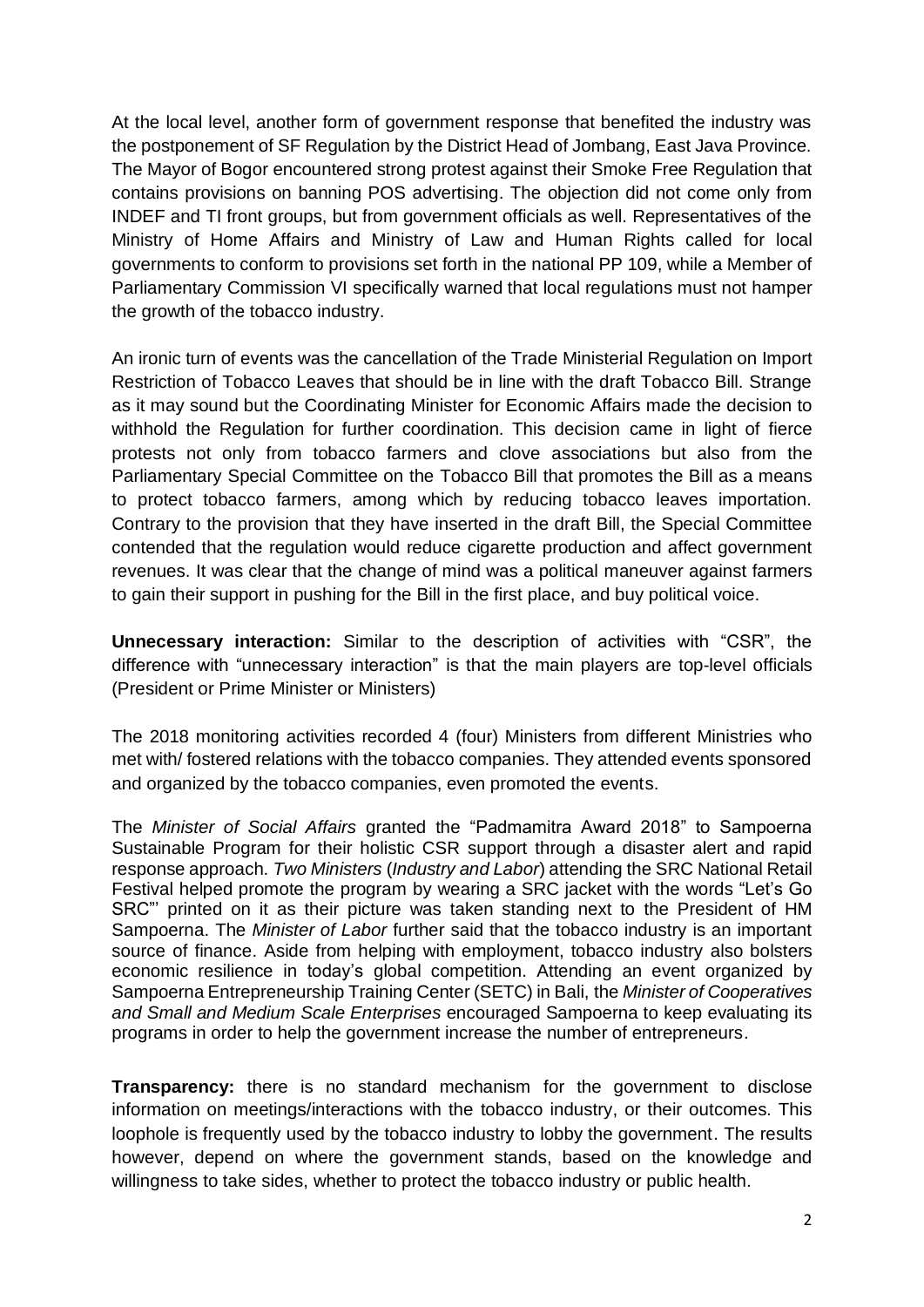**Conflict of interest**: Hanafi Usman, a retired Director of Audit of the Directorate General of Customs and Excise was appointed as a member of Sampoerna's Audit Committee.

**Preventive measures:** Only the Ministry of Health has a Tobacco Industry Code of Conduct in place. The MOH Regulation No. 50/2016 on "Guidelines for Managing Conflict of Interest with the Tobacco Industry within the Health Ministry" was a tailor-made regulation focusing on the tobacco industry as follow-up to the Administrative and Bureaucratic Reform Ministerial Regulation No. 37/2012 on "Guidelines for Managing Conflict of Interest" that was broaden to cover relevant provisions exclusively applicable to the tobacco industry.

### **Recommendations**

- A whole-of-government approach is vital to effectively counter tobacco industry interference
- Civil Society needs to be more persistent in opening the eyes of the government to denormalize tobacco industry and to take sides with public health than the tobacco industry
- Given the three national laws that are permissive to tobacco industry involvement, the formulation, adoption and implementation of a Tobacco Industry Code of Conduct needs to be expanded to as many ministries as possible.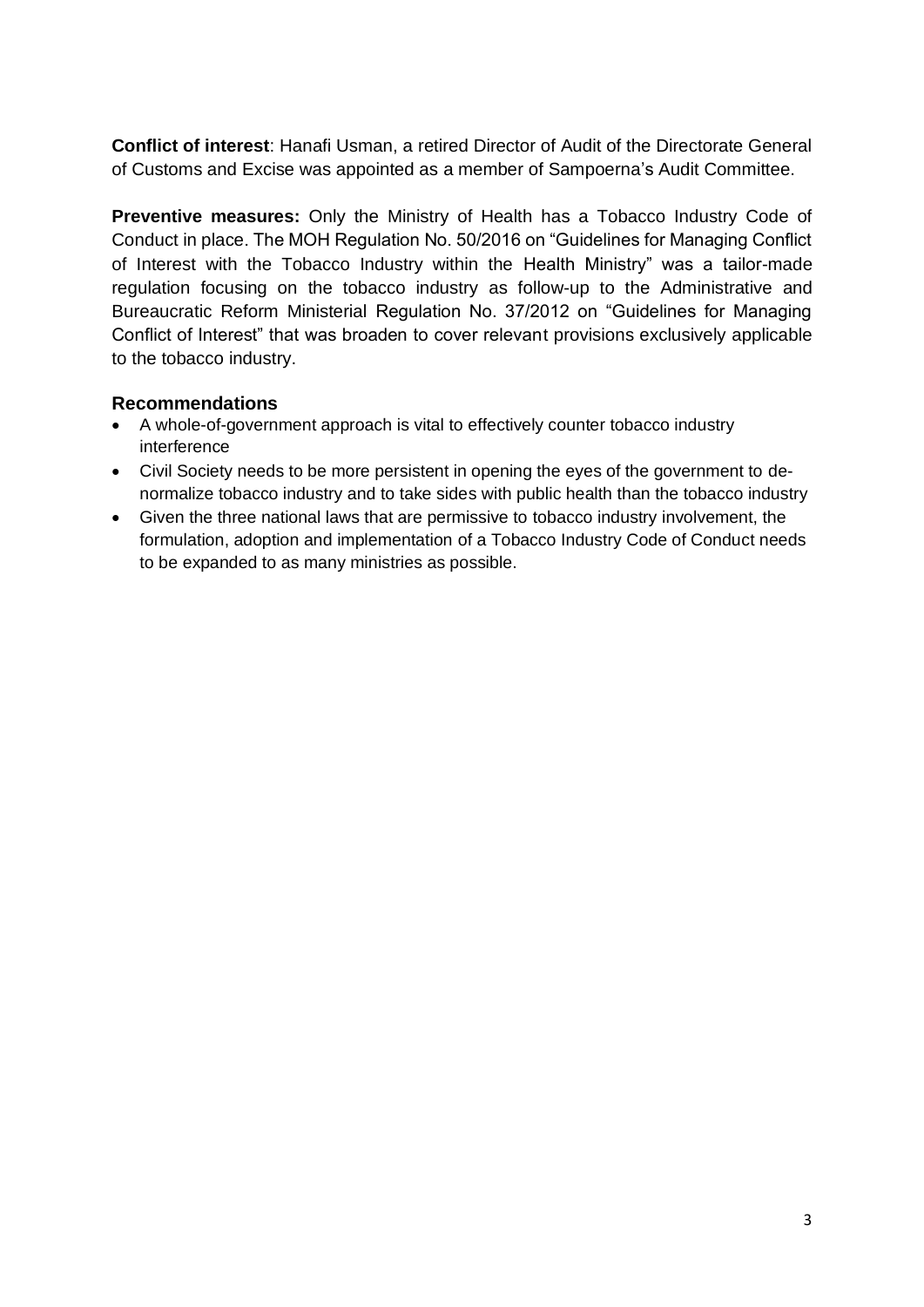# **INTRODUCTION**

<span id="page-5-0"></span>One and a half decade after FCTC was signed by 168 WHO member countries in 2004, Indonesia, a participating country in the treaty development, has yet to accede to the FCTC. The tobacco industry is the main influencing factor hindering the country from protecting its people from the harmful effects of tobacco products.

The tobacco industry continues to interfere with tobacco control measures in Indonesia in a very systematic way by employing a multi-pronged strategy. They take advantage of being perceived as a stakeholder similar to other normal businesses. While benefiting from the permissive laws, they participate in the policy development process. The government's friendly responses toward tobacco industry's involvement in many areas has deepened their interference even more to protect their growing business in Indonesia.

The fact that Indonesia is not bound to FCTC provisions does not prevent it from implementing limited best practices, such as smoke-free regulations, pictorial health warnings, tax and price increases, and partial banning of tobacco advertising /promotion/sponsorship and CSR. The FCTC Article 5.3 is therefore very pivotal to safeguarding the government, preventing them from unnecessary interactions with the tobacco industry. There are 20 recommendations selected from the FCTC 5.3 guidelines that are grouped under 7 indicators.

The following report is the result of annual media monitoring of incidents of tobacco industry interference between January and December 2018, grouped under the 7 (seven) indicators comprising of 20 sub-indicators in question forms. The government responses to each sub-indicator are scored and summed up as Tobacco Industry Interference Index 2019.

The TII Index is meant as an advocacy tool to remind the government to take sides on public health than on the tobacco industry, and to develop preventive measures to avoid unnecessary interactions and conflict of interest with the tobacco industry.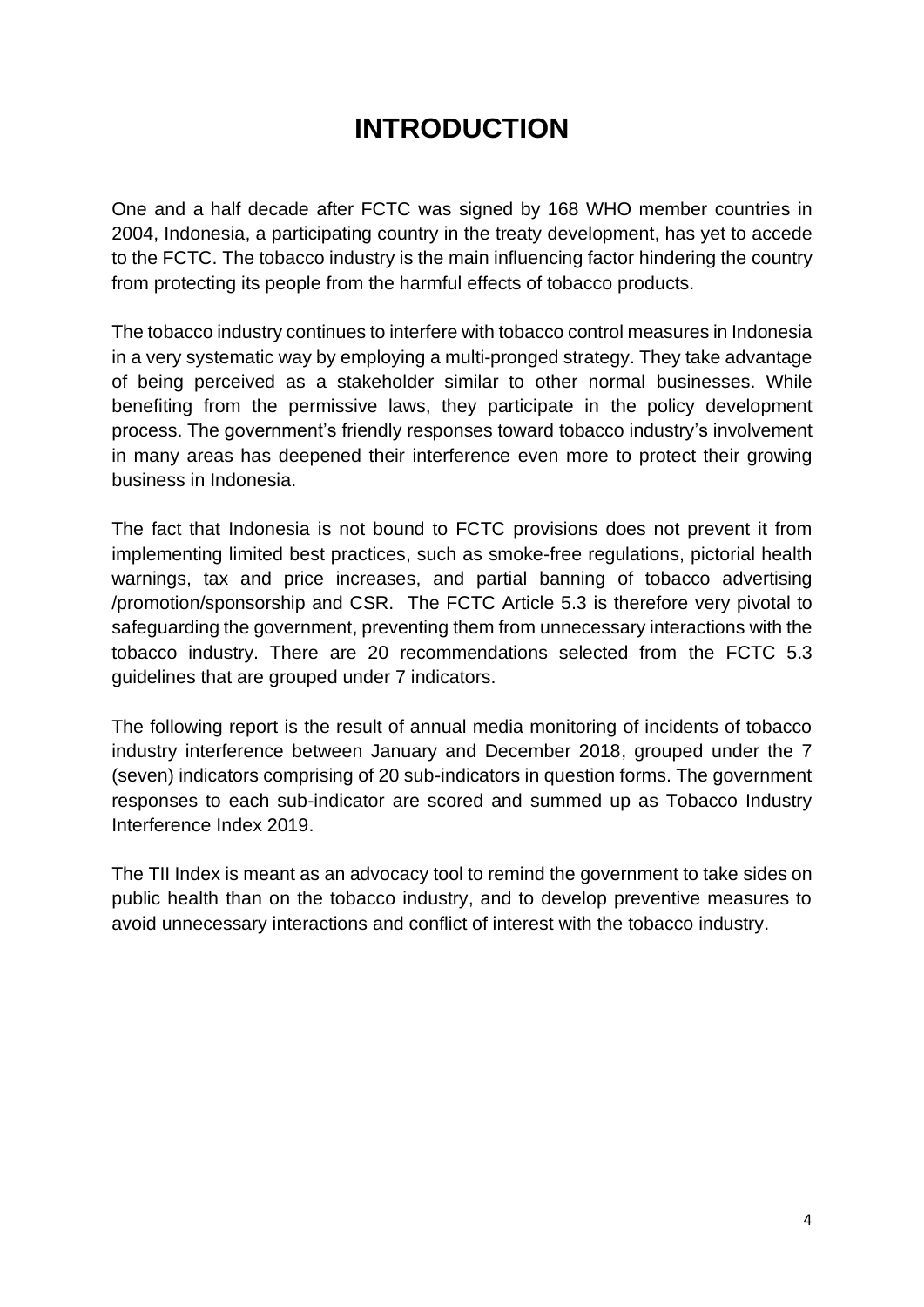# **RESULTS**

# <span id="page-6-1"></span><span id="page-6-0"></span>**TOBACCO INDUSTRY INTERFERENCE INDEX: INDONESIA POSITION AMONG ASEAN COUNTRIES**



# **TII Index in ASEAN Countries, 2015-2018**

Among 9 ASEAN Countries that have had monitored TII over the years of 2016-2018, Indonesia remained at the highest scores for three consecutive years. The slight decline in 2018 was due to no incident of new agreement between government and the tobacco industry in 2017 after the incident of Chinese Tobacco Company agreement with the Head of Sidoardjo District of East Java Province in 2016 following a USD 20B business deal between Indonesian and 19 American companies signed in 2015 that was witnessed by President Jokowi during his official visit in the US, one of which was PMI investment worth USD 1.9B

Five additional countries: Korea, Sri Lanka, India, Bangladesh dan Japan joined the TII Monitoring and reported their scores in 2018.

# **TOBACCO INDUSTRY INTERFERENCE INDEX: INDONESIA, 2019**

<span id="page-6-2"></span>Tobacco Industry Interference Index Indonesia 2019 is presented in 2 sections:

- Section I: TII Index Summary 2019
- Section II: TII Index by Category: Scoring and Supporting Evidence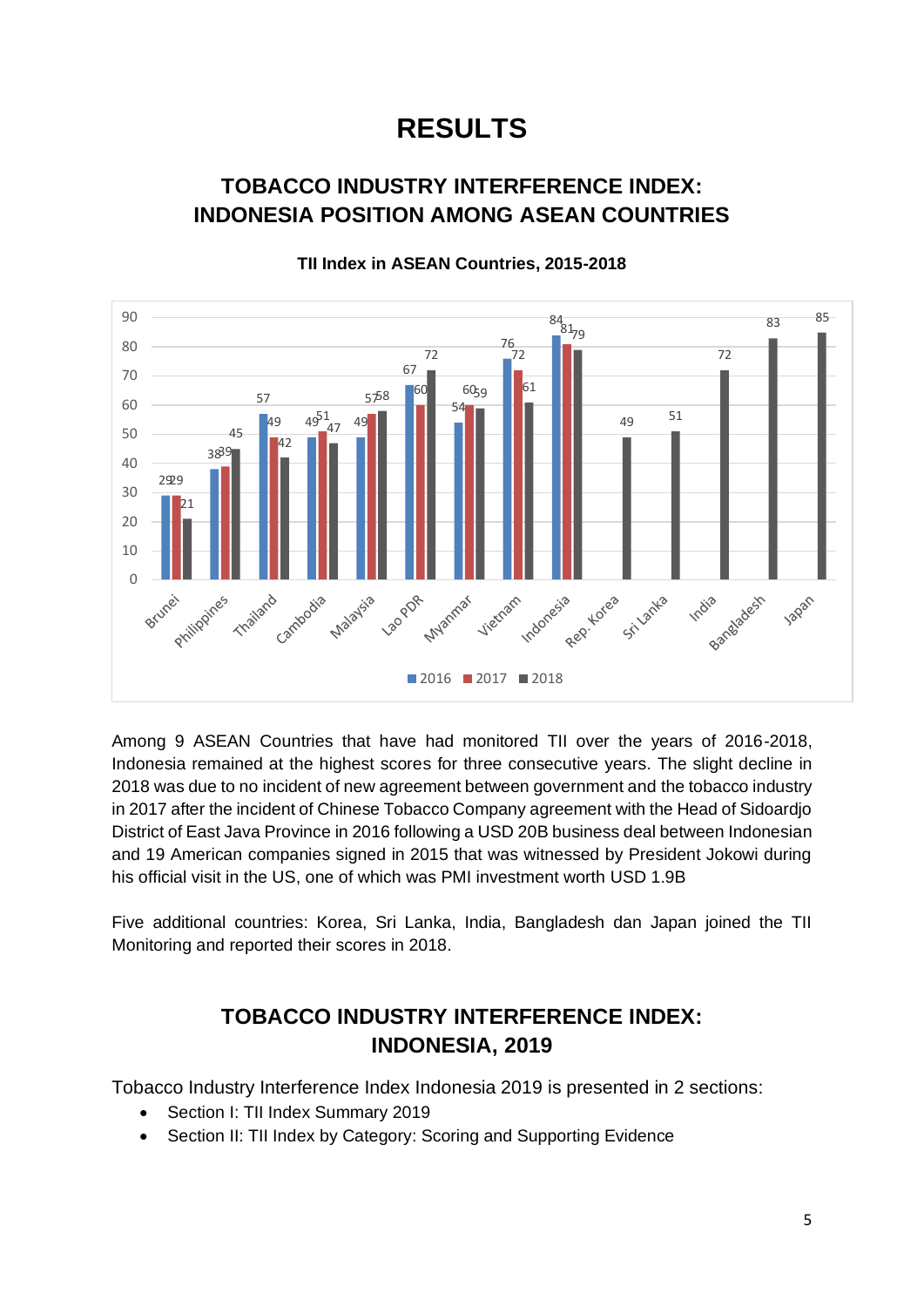# **SECTION I: TII INDEX SUMMARY 2019**

<span id="page-7-0"></span>

**Trend of TII Index Indonesia by Indicator, 2016-2019**

At the highest score levels, Indonesia is relatively stable in its response to Tobacco Industry Interference for three consecutive years 2017-2019. The decline was observed only in the indicator of unnecessary interactions from 12 in 2018 to 8 in 2019. It was attributable to Q-9 of the 3 Questions (sub-indicators), i.e.:

- Q-8: meet with/foster relation with TI such as attending social functions or events sponsonsored or organized by TI. Incidents relevant with the description of this question are similar with those reported under CSR (Q-5A). The only difference lies in the player. Q-8 applied to high level officials (President, Prime Minister, Ministers)
- Q-9: accepts assistance *on policy enforcement*: not always exist within the observed year
- Q-10: enters into partnership or agreement: a specific incident that does not happen regularly

Over the year 2018, there was no evident reported in the media concerning tobacco industry offering assistance on policy enforcement. Further information gathered from the field level confirmed the finding of the media monitoring.

The non existance of TI assistance on policy enforcement (Q-9) in year 2018 has contributed to 4 points decline in the total score of TII Index from 79 in 2018 to 75 in 2019.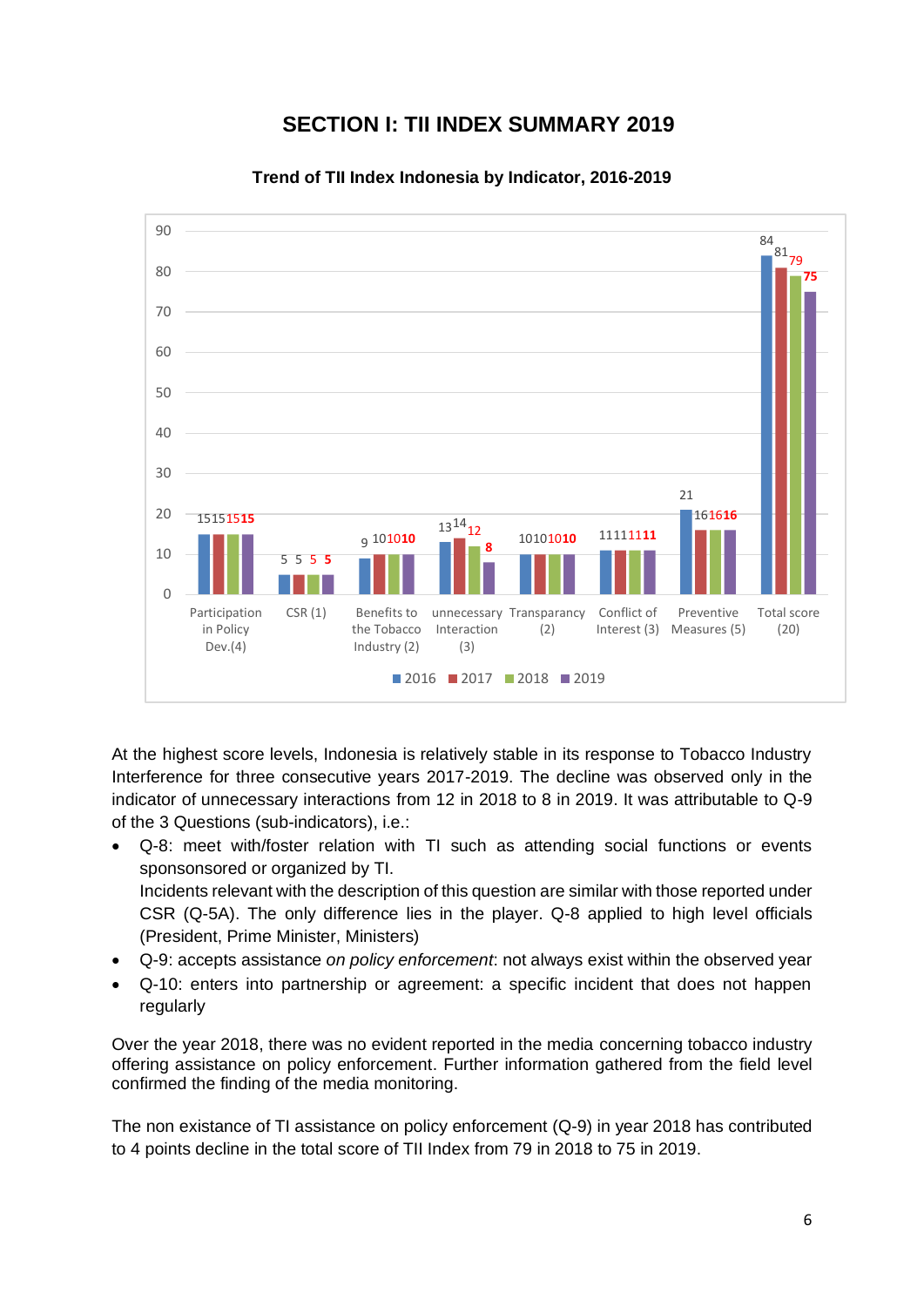# **Template Summary of TII Index Indonesia 2019**

|    | <b>INDICATOR</b>                                                                                                                                                                                                                                                                                                                                       | $\bf{0}$ | 1 | $\mathbf{2}$ | 3 | 5        |
|----|--------------------------------------------------------------------------------------------------------------------------------------------------------------------------------------------------------------------------------------------------------------------------------------------------------------------------------------------------------|----------|---|--------------|---|----------|
|    | <b>Level of Industry Participation in Policy-Development</b>                                                                                                                                                                                                                                                                                           |          |   |              |   |          |
| 1. | The government accepts, supports or endorses any offer for<br>assistance by or in collaboration with the tobacco industry in<br>setting or implementing public health policies in relation to tobacco<br>control.                                                                                                                                      |          |   |              |   | <b>X</b> |
| 2. | The government accepts, supports or endorses policies or<br>legislation drafted by or in collaboration with the tobacco industry.                                                                                                                                                                                                                      |          |   |              |   | X        |
| 3. | The government allows/invites the tobacco industry to sit in<br>government interagency/ multi-sectoral committee/ advisory group<br>body that sets public health policy.                                                                                                                                                                               |          |   |              |   | X        |
| 4. | The government nominates or allows representatives from the<br>tobacco industry (including State-owned) in the delegation to the<br>COP or other subsidiary bodies or accepts their sponsorship for<br>delegates.                                                                                                                                      | X        |   |              |   |          |
|    | Subtotal Score on Level of Participation in Policy-<br><b>Development</b>                                                                                                                                                                                                                                                                              |          |   |              |   | 15       |
|    | <b>So-called CSR Activities</b>                                                                                                                                                                                                                                                                                                                        |          |   |              |   |          |
| 5. | A. The government agencies or its officials endorses, supports,<br>forms partnerships with or participates in so-called CSR activities<br>organized by the tobacco industry.<br>B. The government (its agencies and officials) receives<br>contributions (monetary or otherwise) from the tobacco industry<br>(including so-called CSR contributions). |          |   |              |   | X        |
|    | <b>Subtotal Score on So-Called CSR Activities</b>                                                                                                                                                                                                                                                                                                      |          |   |              |   | 5        |
|    | <b>Benefits to the Tobacco Industry</b>                                                                                                                                                                                                                                                                                                                |          |   |              |   |          |
| 6. | The government accommodates requests from the tobacco<br>industry for a longer time frame for implementation or<br>postponement of tobacco control law.                                                                                                                                                                                                |          |   |              |   | X        |
| 7. | The government gives privileges, incentives, exemptions or<br>benefits to the tobacco industry.                                                                                                                                                                                                                                                        |          |   |              |   | X.       |
|    | Subtotal Score on Benefits to the Tobacco Industry                                                                                                                                                                                                                                                                                                     |          |   |              |   | 10       |
|    | <b>Forms of Unnecessary Interaction</b>                                                                                                                                                                                                                                                                                                                |          |   |              |   |          |
| 8. | Top level government officials (such as President/ Prime Minister<br>or Minister) meet with/ foster relations with the tobacco companies                                                                                                                                                                                                               |          |   |              |   |          |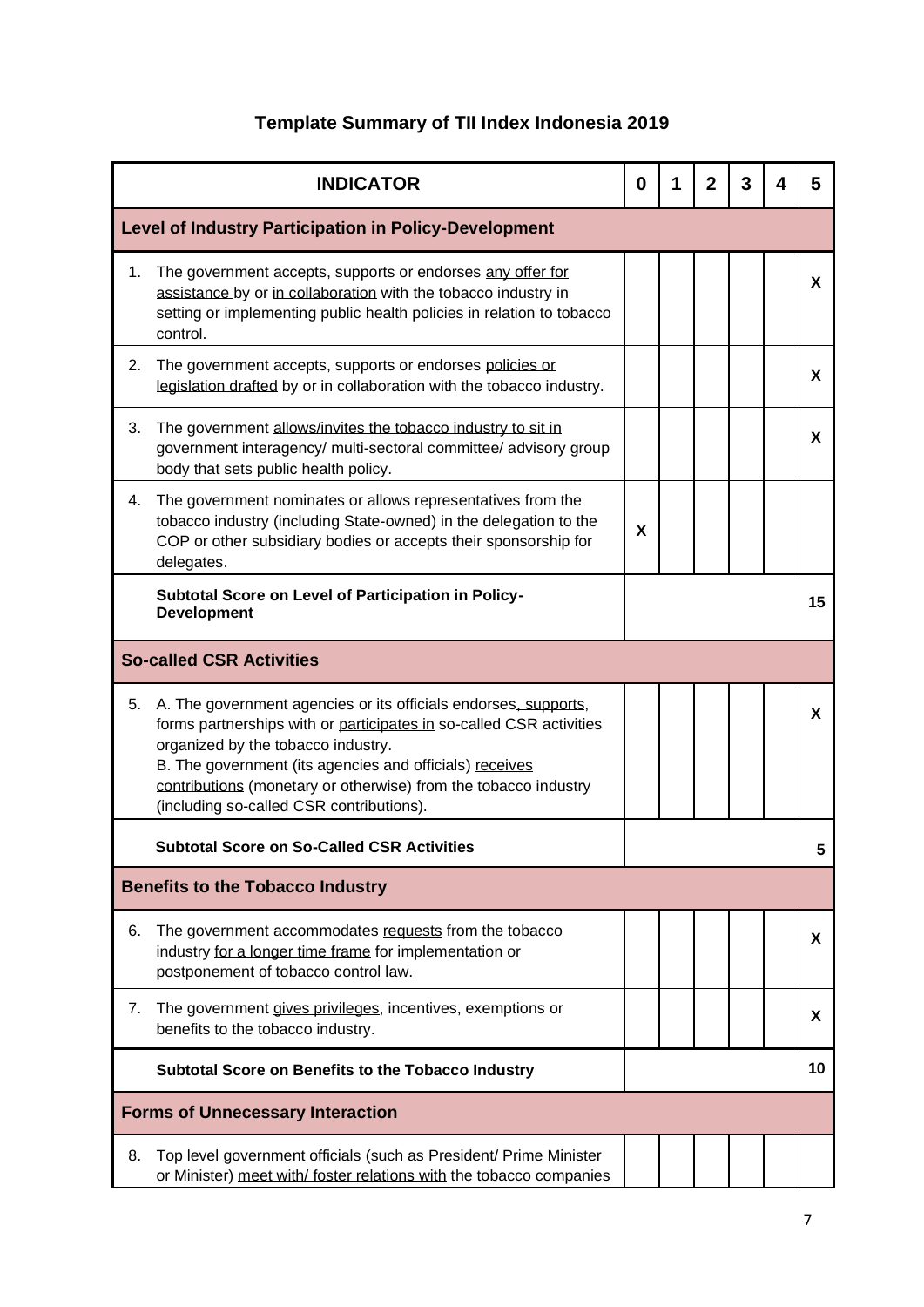| <b>INDICATOR</b>                                                                                                                                                                                                                                                             | 0 | 1 | $\mathbf 2$ | 3 | 4 | 5        |
|------------------------------------------------------------------------------------------------------------------------------------------------------------------------------------------------------------------------------------------------------------------------------|---|---|-------------|---|---|----------|
| such as attending social functions and other events sponsored or<br>organized by the tobacco companies or those furthering its<br>interests.                                                                                                                                 |   |   |             |   |   | Χ        |
| The government accepts assistance/ offers of assistance from the<br>9.<br>tobacco industry on enforcement such as conducting raids on<br>tobacco smuggling or enforcing smoke free policies or no sales to<br>minors. (including monetary contribution for these activities) |   | X |             |   |   |          |
| 10. The government accepts, supports, endorses, or enters into<br>partnerships or agreements with the tobacco industry.                                                                                                                                                      |   |   | X           |   |   |          |
| <b>Subtotal Score on Forms of Unnecessary Interactions</b>                                                                                                                                                                                                                   |   |   |             |   |   | 8        |
| <b>Transparency</b>                                                                                                                                                                                                                                                          |   |   |             |   |   |          |
| 11. The government does not publicly disclose meetings/interactions<br>with the tobacco industry in cases where such interactions are<br>strictly necessary for regulation.                                                                                                  |   |   |             |   |   | <b>X</b> |
| 12. The government requires rules for the disclosure or registration of<br>tobacco industry entities, affiliated organizations, and individuals<br>acting on their behalf including lobbyists                                                                                |   |   |             |   |   | X        |
| <b>Subtotal Score on Transparency</b>                                                                                                                                                                                                                                        |   |   |             |   |   | 10       |
| <b>Conflict of Interest</b>                                                                                                                                                                                                                                                  |   |   |             |   |   |          |
| 13. The government does not prohibit contributions from the tobacco<br>industry or any entity working to further its interests to political<br>parties, candidates, or campaigns or to require full disclosure of<br>such contributions.                                     |   |   |             |   |   | X.       |
| 14. Retired senior government officials form part of the tobacco<br>industry (former Prime Minister, Minister, Attorney General)                                                                                                                                             |   |   |             |   |   | X.       |
| 15. Current government officials and relatives hold positions in the<br>tobacco business including consultancy positions.                                                                                                                                                    |   | X |             |   |   |          |
| <b>Subtotal Score on Conflict of Interest</b>                                                                                                                                                                                                                                |   |   |             |   |   | 11       |
| <b>Preventive Measures</b>                                                                                                                                                                                                                                                   |   |   |             |   |   |          |
| 16. The government has put in place a procedure for disclosing the<br>records of the interaction (such as agenda, attendees, minutes and<br>outcome) with the tobacco industry and its representatives.                                                                      |   |   |             |   |   | X.       |
| 17. The government has formulated, adopted or implemented a code<br>of conduct for public officials, prescribing the standards with which<br>they should comply in their dealings with the tobacco industry.                                                                 |   |   | X           |   |   |          |
| 18. The government requires the tobacco industry to periodically<br>submit information on tobacco production, manufacture, market                                                                                                                                            |   |   |             |   |   |          |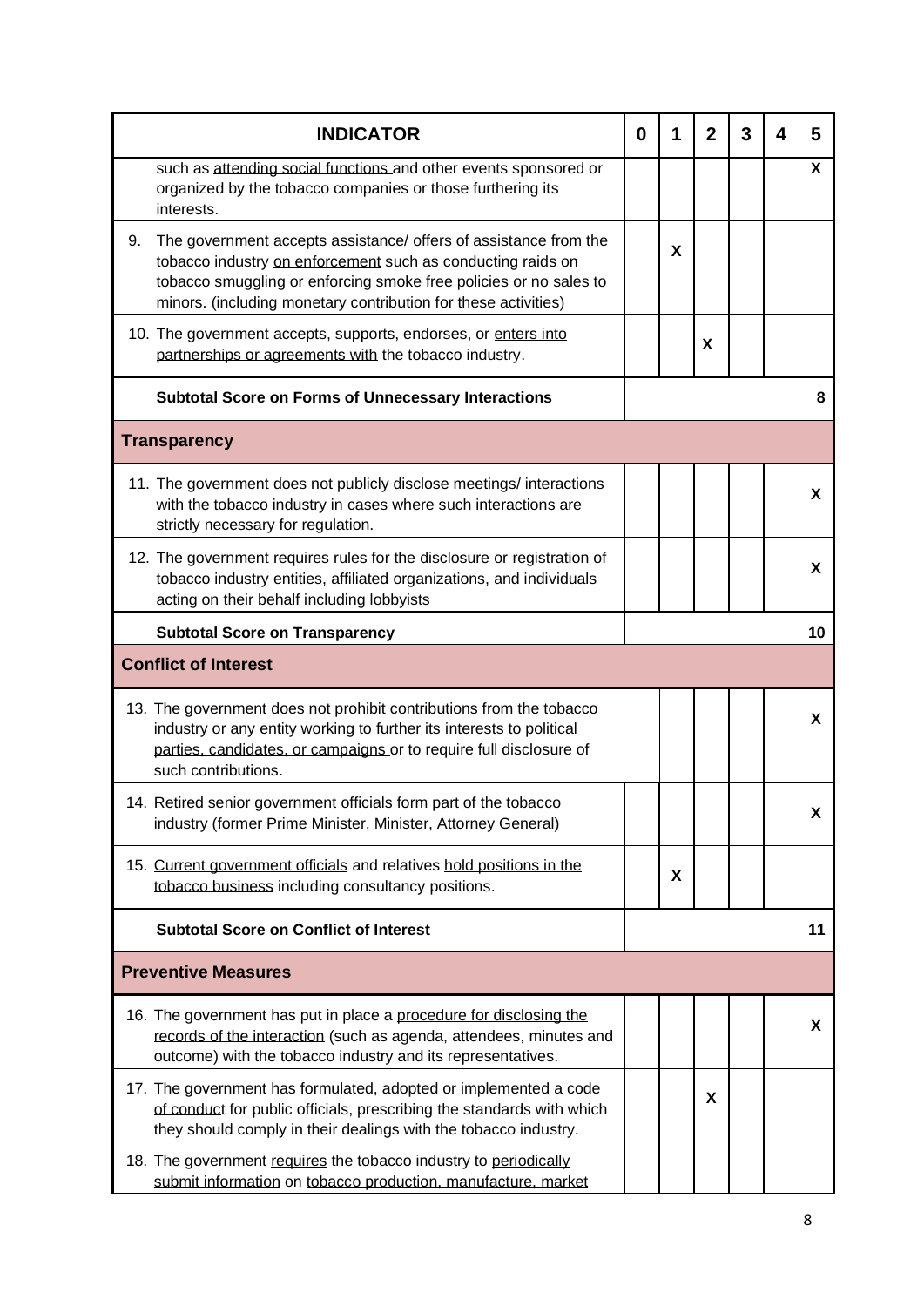| <b>INDICATOR</b>                                                                                                                                                                                                                                                                                                                      | 0 |   |  |    |
|---------------------------------------------------------------------------------------------------------------------------------------------------------------------------------------------------------------------------------------------------------------------------------------------------------------------------------------|---|---|--|----|
| share, marketing expenditures, revenues and any other activity,<br>including lobbying, philanthropy, political contributions and all other<br>activities.                                                                                                                                                                             |   | X |  |    |
| 19. The government has a program / system/ plan to consistently raise<br>awareness within its departments on policies relating to FCTC<br>Article 5.3 Guidelines.                                                                                                                                                                     |   |   |  | X  |
| 20. The government has put in place a policy to disallow the<br>acceptance of all forms of contributions/ gifts from the tobacco<br>industry (monetary or otherwise) including offers of assistance,<br>policy drafts, or study visit invitations given or offered to the<br>government, its agencies, officials and their relatives. |   | X |  |    |
| <b>Subtotal Score on Preventive Measures</b>                                                                                                                                                                                                                                                                                          |   |   |  | 16 |
| <b>Total Score</b>                                                                                                                                                                                                                                                                                                                    |   |   |  | 75 |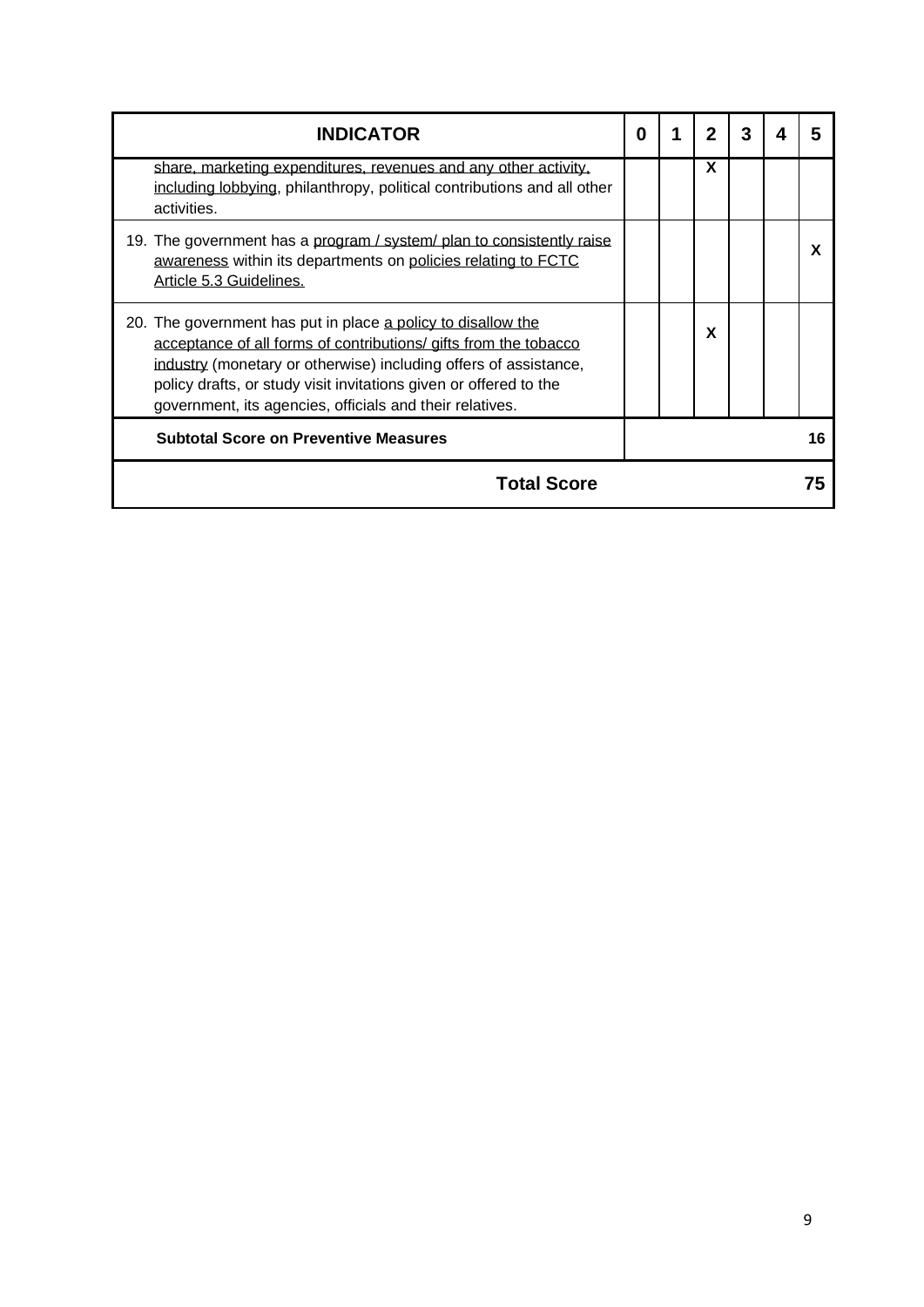# <span id="page-11-0"></span>**SECTION II: TII INDEX BY CATEGORY: Scoring and Supporting Evidence**

# **I. LEVEL OF INDUSTRY PARTICIPATION IN POLICY DEVELOPMENT**

<span id="page-11-1"></span>

| <b>INDICATOR</b>                                                                                                                                                                                                                                                                                                                                                | 0 | 2 | З | 5  |
|-----------------------------------------------------------------------------------------------------------------------------------------------------------------------------------------------------------------------------------------------------------------------------------------------------------------------------------------------------------------|---|---|---|----|
| <b>Level of Industry Participation in Policy-Development</b>                                                                                                                                                                                                                                                                                                    |   |   |   |    |
| The government accepts, supports or endorses any offer for<br>1.<br>assistance by or in collaboration with the tobacco industry in setting or<br>implementing public health policies in relation to tobacco control.<br>The score for this question: see Scoring Method in the Section on<br>Methodology                                                        |   |   |   | X  |
| The government accepts, supports or endorses <b>policies or legislation</b><br>2.<br>drafted by or in collaboration with the tobacco industry.<br>The score for this question: A score of 5 is given when the said draft policy<br>or legislation is pro-tobacco industry and a score of 1 when the said draft<br>policy or legislation is pro-tobacco control. |   |   |   | X  |
| The government allows/invites the tobacco industry to sit in<br>3.<br>government interagency/ multi-sectoral committee/ advisory group<br>body that sets public health policy.<br>1. Never<br>5. Yes                                                                                                                                                            |   |   |   | X  |
| The government nominates or allows representatives from the tobacco<br>4.<br>industry (including State-owned) in the delegation to the COP or other<br>subsidiary bodies or accepts their sponsorship for delegates.<br>1. Never<br>5. Yes<br>0. Not applicable                                                                                                 | X |   |   |    |
| <b>Subtotal Score</b>                                                                                                                                                                                                                                                                                                                                           |   |   |   | 15 |

The initiatives to reach the industry and accommodate its interest do not always come from the industry's side despite the persistence of Tobacco Industry Interference. In many instances, government statements and policies favor the tobacco industry than public health interests. The media monitoring indicated how such policies would receive immediate recognition and support from the industry regardless of its damaging results for public health.

*Indicator 1*. *The government accepts, supports or endorses any offer for assistance by or in collaboration with the tobacco industry in setting or implementing public health policies in relation to tobacco control.*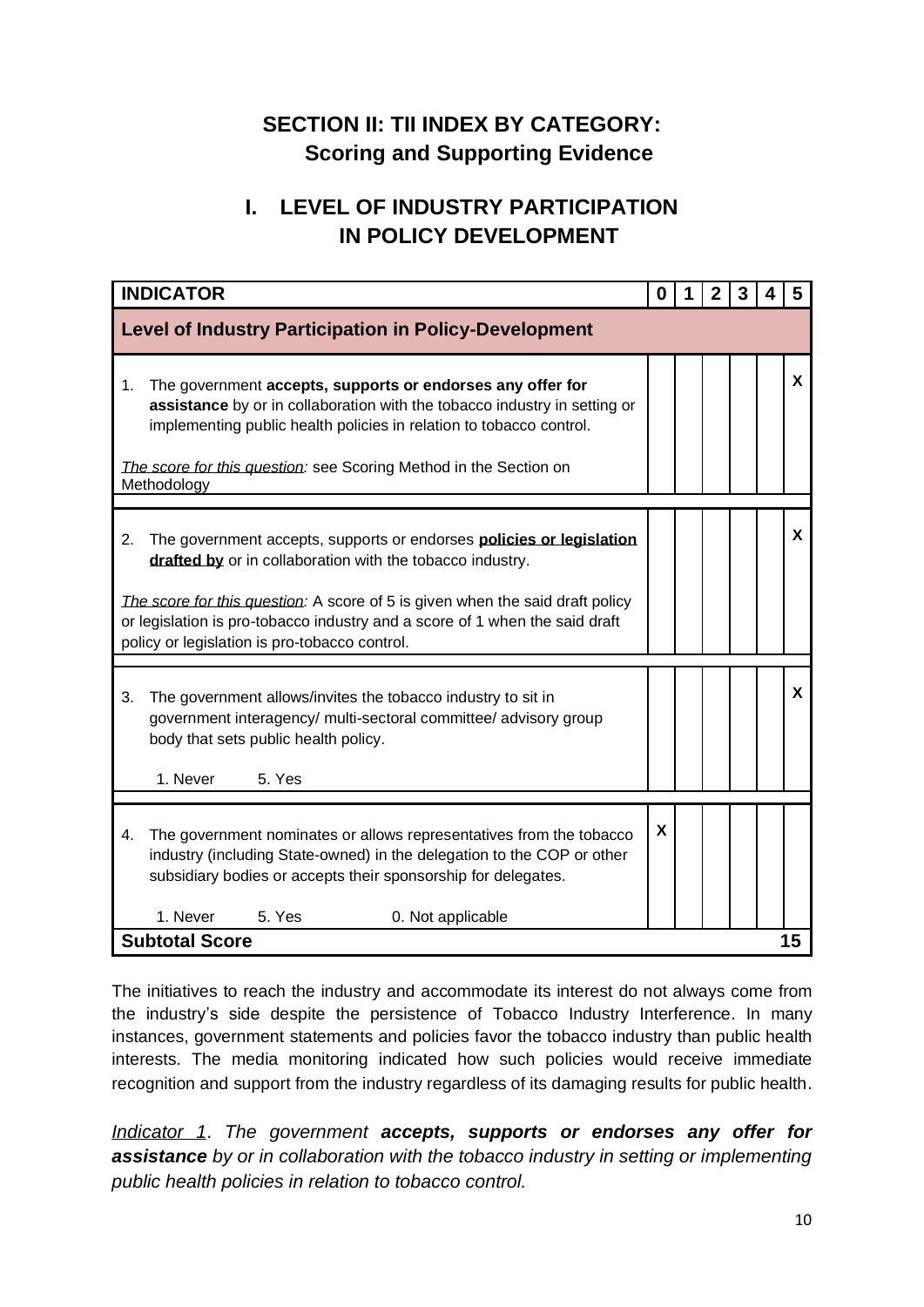#### *Supporting evidence 1*

• In the run-up to the simultaneous elections in 2019, pressures from politicians and the industry for the passage of the Tobacco Bill once again intensified.1,2,3 The *Deputy Finance Minister* in a public hearing with parliament *declared his support for the Tobacco Bill*. The Bill will provide a legal basis that will benefit all stakeholders. Stakeholders comprise of the public at large, including farmers, workers, and businesses who will help boost state revenue.<sup>4</sup>

Meanwhile, the national parliament prior to the end of their term of office, in a plenary meeting in late 2018 *decided to extend the timeline for discussing the Tobacco Bill for the fourth time in 2018*. Discussion is scheduled to conclude before the end of the 2014-2019 tenure.<sup>5</sup> A member of parliamentary Commission XI, Mukhamad Misbakhun, reasserted that he will monitor the Tobacco Bill, which prioritizes the interest of tobacco farmers, speaking before hundreds of tobacco growers in Wonomerto, Probolinggo. 6

# *Indicator 2. The government accepts, supports or endorses policies or legislation drafted by or in collaboration with the tobacco industry.*

#### *Supporting Evidence 2*

• In 2018, a research institution previously not involved in tobacco control came to the forefront. Independent Research and Advisory Indonesia (IRAI) was engaged by the Coordinating Ministry of Economic Affairs *to develop a new Tobacco Roadmap*. IRAI lists Sampoerna Strategic as one of its clients.<sup>7</sup> *The founder and Head of IRAI*, Lin Che Wei, was the former CEO of Sampoerna Foundation, from 2007 to 2008.<sup>8</sup> He *is now the Policy Advisor of the Coordinating Ministry of Economic Affairs.* 

The Tobacco Roadmap was published by the Coordinating Minister of Economic Affairs in June 2018. The content of the roadmap is pro tobacco industry and rehashes past arguments used by the industry to oppose tobacco control. The roadmap was developed mainly to rationalize the importance of the tobacco industry to Indonesia and to ensure the growth of the tobacco industry until 2045.

<sup>1</sup> http://ekonomi.metrotvnews.com/mikro/ob3M0rJK-pemerintah-dan-dpr-diminta-percepat-pengesahan-ruutembakau

<sup>2</sup> Rapat di DPR: Kadin minta RUU Tembakau Pro Industri, Pikiran Rakyat, 25 Januari 2018

<sup>3</sup> https://akurat.co/id-192079-read-dpr-pemerintah-kurang-fokus-urusi-tembakau

<sup>4</sup> https://www.suaramerdeka.com/news/baca/128657/ruu-pertembakauan-untuk-keadilan-dbhct

<sup>5</sup> [DPR Teruskan Pembahasan RUU Pertembakauan,](https://photos.app.goo.gl/AHqw5nishufG6qD3A) Koran Tempo 4 December 2018

<sup>6</sup> https://www.merdeka.com/uang/misbakhun-jangan-seret-pertembakuan-dari-aspek-kesehatan-saja.html

<sup>&</sup>lt;sup>7</sup> Independent Research and Advisory Indonesia. Client. http://irai.co.id/?page\_id=54 (Accessed on 2 March 2019).

<sup>8</sup> Lin Che Wei. Linkedin https://www.linkedin.com/in/lin-che-wei-1098299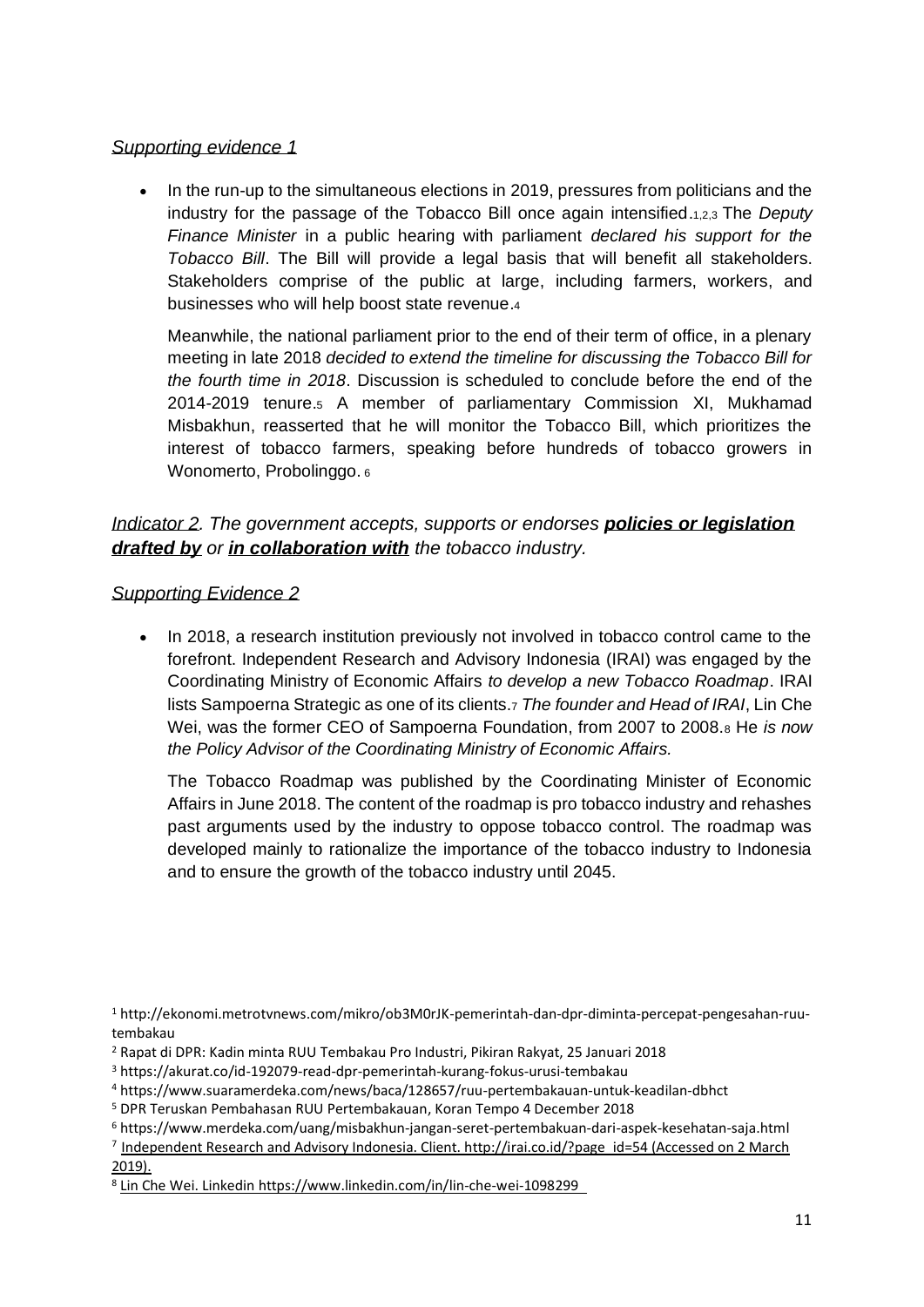*Indicator 3. The government allows/invites the tobacco industry to sit in government interagency/ multi-sectoral committee/ advisory group body that sets public health policy.* 

### *Supporting evidence 3*.

• The tobacco industry is still considered by the government as a normal industry like any other industries. As a consequence, the tobacco industry is always involved in decision-making during deliberative meetings, including on determining tariff hikes for 2019.<sup>9</sup>

*NOTE:* Indonesia has a legislation that allows involvement of individuals or organizations related to the regulation being discussed.

- 1. Article 96 of Law No. 12/2011 on the Establishment of Laws and Regulations reads:
- (1) The public is entitled to give inputs, orally and/or in writing into the establishment of laws and regulations.
- (2) Oral input and/or in writing as set forth in clause (1) may be provided through: a. public hearing; b. official field visit; c. info dissemination and/or d. seminar, workshop, and/or discussion.
- (3) The public as set forth in clause (1) is an individual or group of individuals who have interests in the content of the draft law or regulation.
- 2. Article 5(4) of Law No 39/2007 on Excise Tax stipulates:

"Determining the amount of state revenue targeted from excise tax in the Draft Annual National Budget and alternative policies issued by the Minister (Finance) in optimizing efforts aimed at achieving revenue targets shall take into consideration the condition of the industry and the ASPIRATIONS of businesses within the industry and presented to parliament for approval."

The government of Indonesia will invite and accept input from the tobacco industry during public hearings or policy-making forums.

*Indicator 4. The government nominates or allows representatives from the tobacco industry (including State-owned) in the delegation to the COP or other subsidiary bodies or accepts their sponsorship for delegates.* 

# *Supporting evidence 4*

• This indicator is not applicable because Indonesia is not a party to the FCTC.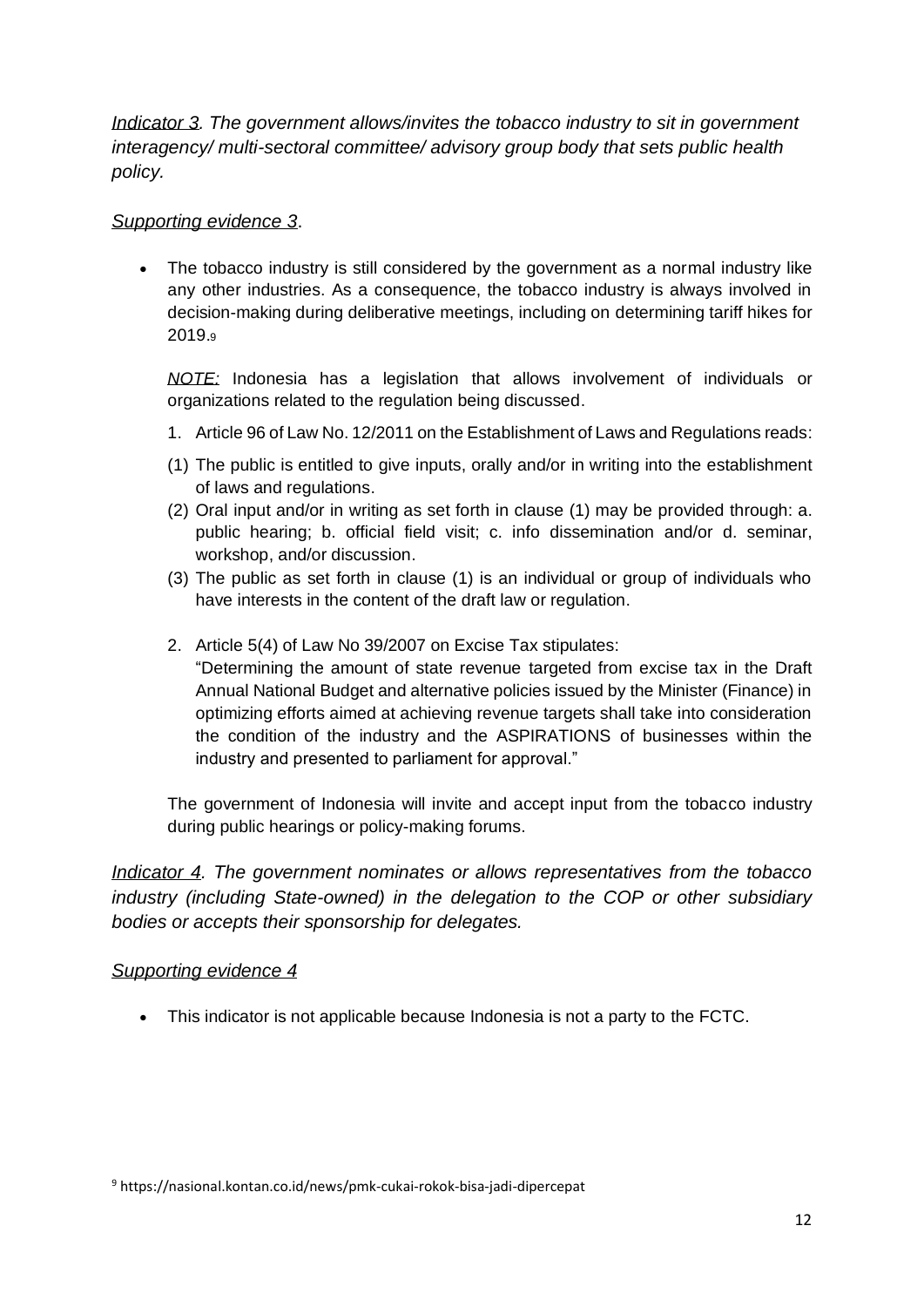# **II. SO-CALLED CSR ACTIVITIES**

<span id="page-14-0"></span>

| <b>INDICATOR</b>                                                                                                                                                                                                                                                                                                                                                                                                                                 | 0 |  |  |  |
|--------------------------------------------------------------------------------------------------------------------------------------------------------------------------------------------------------------------------------------------------------------------------------------------------------------------------------------------------------------------------------------------------------------------------------------------------|---|--|--|--|
| <b>So-called CSR activities</b>                                                                                                                                                                                                                                                                                                                                                                                                                  |   |  |  |  |
| A. The government agencies or its officials endorses, supports,<br>5.<br>forms partnerships with or participates in so-called CSR activities<br>organized by the tobacco industry.<br>B. The government (its agencies and officials) receives<br>contributions (monetary or otherwise) from the tobacco industry<br>(including so-called CSR contributions).<br>The score for this question: see Scoring Method in the Section on<br>Methodology |   |  |  |  |
| <b>Subtotal Score</b>                                                                                                                                                                                                                                                                                                                                                                                                                            |   |  |  |  |

*Indicator 5A. The government agencies or its officials endorses, supports, forms partnerships with or participates in so-called CSR activities organized by the tobacco industry. (Note: More passive in nature).*

### *Supporting evidence 5A*

- SUPPORTING ONLY:
	- The Governor of NTB (West Nusa Tenggara) expressed his appreciation for the organizing of the SRC (Sampoerna Retail Community) Festival in Lombok. According to the Governor, the event helps accelerate the recovery of the local economy.*<sup>10</sup>* The Governor also welcomed APTI's contribution in helping to rehabilitate the production centers of tobacco farmers in East Lombok.<sup>11</sup>
- ATTENDING:
	- South Sumatra Governor attended the Sampoerna Retail Community Expo in Palembang, South Sumatra accompanied by cigarette maker HM Sampoerna's regional relations manager, Arief Triastika.<sup>12</sup>
	- The Head of East Java Natural Resource Conservation Agency under the Ministry of Environment and Forestry was present as guest speaker at a discussion on the Djarum Trees for Life Program.<sup>13</sup>
	- The Head of the NTB Women's Empowerment, Child Protection, Population Control and Family Planning attended the *Festival Rumah Pintar* (Smart House

<sup>10</sup> [HM Sampoerna Dorong Ekonomi Lombok,](https://photos.app.goo.gl/n7ZJVB4A3PDX2Afs8) Koran Sindo 23 Oktober 2018

<sup>11</sup> http://kanalindonesia.com/54438/2018/11/15/peduli-petani-tembakau-di-lombok-apti-salurkan-bantuanrehabilitasi-rumah-produksi/

<sup>12</sup> [Corporate Empowerment,](https://photos.app.goo.gl/LrzpsSCxitx2fXid8) The Jakarta Post 13 November 2018

<sup>13</sup> [Djarum Foundation Ajak Generasi Muda Peduli Sampah,](https://photos.app.goo.gl/tnt77YAmZzagqFj17) Rakyat Merdeka 22 December 2018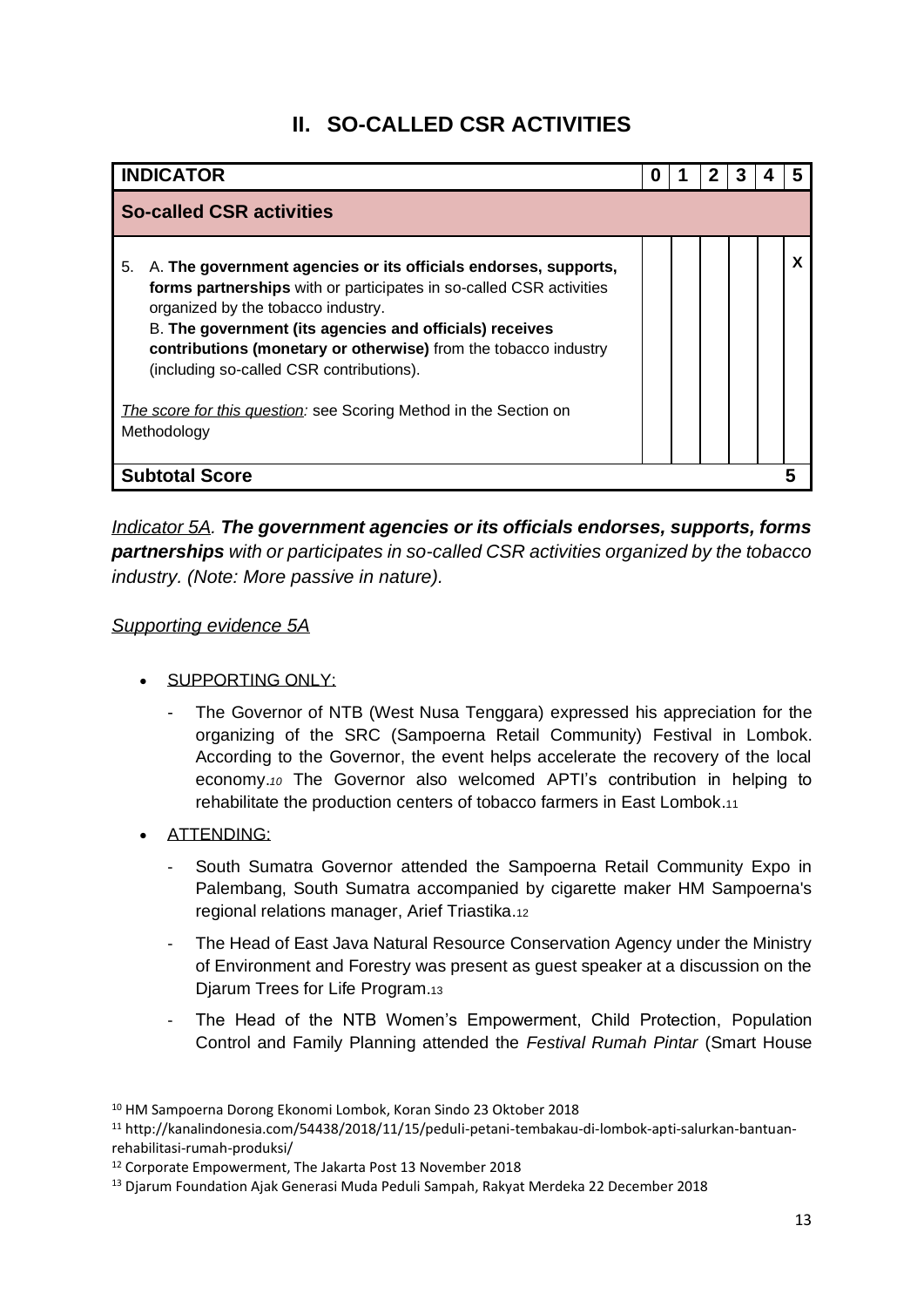Festival) organized by PT HM Sampoerna in Lombok.<sup>14</sup>

- SUPPORTING and ATTENDING:
	- The *trembesi* tree planting ceremony held by Djarum Foundation at the Kali Kuto Bridge was attended by the Central Java Governor. The Governor who also participated in the planting process expressed his support for the initiative. According to the Governor, tree planting helps improve the well-being of toll road users by reducing CO2 gas emissions.<sup>15</sup>
	- Sidoarjo District Head attended the tree planting activity organized by Djarum Foundation and expressed appreciation for the program's implementation in the region.<sup>16</sup>
	- When attending the tree planting ceremony in Joglosemar 261 km, the Deputy District Head of Semarang spoke of his appreciation for the Djarum Foundation's green initiative. He believed that the program will have a positive impact towards a healthier environment.<sup>17</sup>
	- PT HM Sampoerna provided free medical treatment in Nguling Subdistrict, Pasuruan, East Java. The event was attended by members of parliament and the Nguling Subdistrict Head who expressed appreciation for Sampoerna's initiative to improve public health.<sup>18</sup>

*Indicator 5B. The government (its agencies and officials) receives contributions (monetary or otherwise) from the tobacco industry (including so-called CSR contributions). (Note: More active in nature).*

#### *Supporting evidence 5B*

- RECEIVING / ENGAGING IN:
	- Djarum Foundation collaborated with the DKI Jakarta Provincial Fire Response and Rescue Agency to hold a sensitization event on fire prevention in Tambora. Head of the Agency saw Djarum Foundation's involvement as proof of their concern over the environment.1920

- <sup>15</sup> [Djarum Foundation Tekan Pemanasan Global,](https://photos.app.goo.gl/Tz9NiGK2QPuqEp7W7) Jawa Pos 6 November 2018
- <sup>16</sup> [Djarum Foundation Peduli Lingkungan,](https://photos.app.goo.gl/Ecjn5oEMKz585QTJ7) Jawa Pos 6 December 2018
- <sup>17</sup> [Djarum Foundation Tuntaskan Penanaman Trembesi 261 KM,](https://photos.app.goo.gl/gHRzNnhp951oLXw23) Koran Sindo 18 Mei 2018
- <sup>18</sup> [Upaya Sampoerna Meningkatkan Kesehatan Masyarakat,](https://photos.app.goo.gl/9nOLtjmZRHGGLhaa2) Republika 6 Maret 2018

<sup>19</sup> http://mediaindonesia.com/read/detail/178318-djarum-foundation-latih-6500-warga-peduli-kebakaran

<sup>20</sup> http://jakrev.com/korporat/csr/djarum-foundation-gandeng-damkar-dki-gelar-sosialisasi-pencegahankebakaran-di-tambora/

<sup>14</sup> [Gelar Kompetisi dan Festival Rumah Pintar,](https://photos.app.goo.gl/qUVHFpeBRAb9LYdDA) Koran Sindo 28 December 2018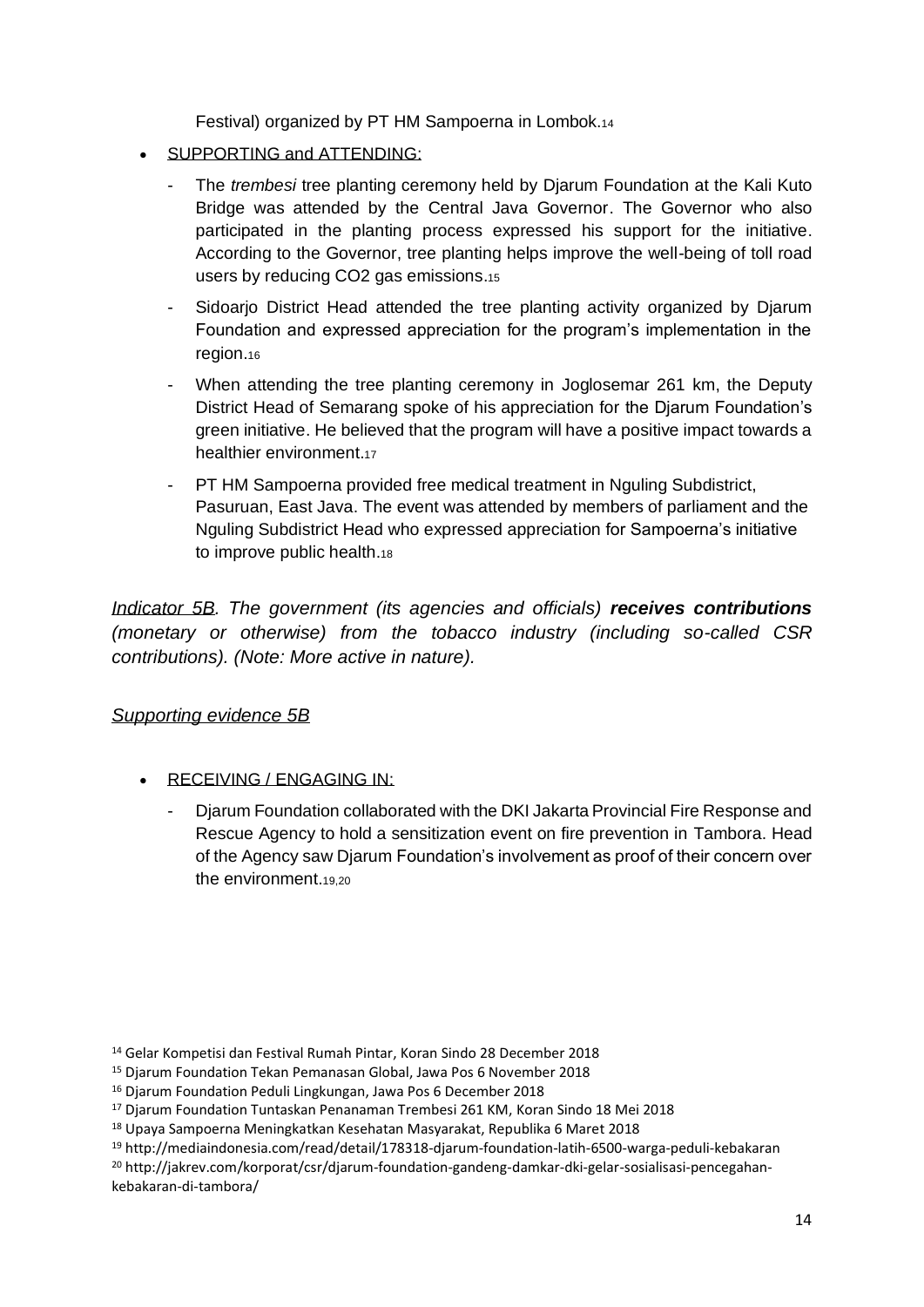# **III. BENEFITS TO THE TOBACCO INDUSTRY**

<span id="page-16-0"></span>

| <b>INDICATOR</b>                                                                                                                                                                                                                                                                                                                                                                                                                                                                                                                                                                    | 0 | 2 | 3 | 4 | 5 |
|-------------------------------------------------------------------------------------------------------------------------------------------------------------------------------------------------------------------------------------------------------------------------------------------------------------------------------------------------------------------------------------------------------------------------------------------------------------------------------------------------------------------------------------------------------------------------------------|---|---|---|---|---|
| <b>Benefits to the Tobacco Industry</b>                                                                                                                                                                                                                                                                                                                                                                                                                                                                                                                                             |   |   |   |   |   |
| The government accommodates requests from the tobacco industry<br>6.<br>for a longer time frame for implementation or postponement of<br>tobacco control law.                                                                                                                                                                                                                                                                                                                                                                                                                       |   |   |   |   | X |
| Please provide a list of tobacco control laws (national level) and the<br>number of days given for implementation or if a postponement was<br>allowed, for how long. Please provide a separate list for local legislation or<br>policies. Evidence to support your choice can include news articles or<br>meetings where decision was made                                                                                                                                                                                                                                          |   |   |   |   |   |
| <b>SCORING:</b><br>For each incident, provide a base score of 3 if there is a policy that<br>remains pending due to tobacco industry efforts. Do not place a score if<br>there is no proposed or pending policy at all (Place N/A: Instead of a 0<br>score, this question will be disregarded when comparing with other<br>countries)                                                                                                                                                                                                                                               |   |   |   |   |   |
| SPECIFIC RECOMMENDED ADJUSTMENTS: (Use this recommended<br>adjustment instead of the "Standard" one listed in the instruction page)<br><b>Time Frame</b><br>+1 Longer time frame was granted, +1 extremely long time is granted<br>(see Annex C for a guide), -1 if there is a justifiable reason (elections,<br>calamity, etc)<br>Type of Health Policy / Type of Government Agency Involved<br>-1 if related to local government, -2 if related to agriculture, -2 if related<br>to trade, +1 if referring to a policy of the health department, women,<br>children, or education |   |   |   |   |   |
| <b>FINAL SCORE:</b><br>After computing the average of the scores for each incident, follow the<br>rules on final scoring as indicated on the instruction page                                                                                                                                                                                                                                                                                                                                                                                                                       |   |   |   |   |   |
| The government gives privileges, incentives, exemptions or<br>7.<br>benefits to the tobacco industry                                                                                                                                                                                                                                                                                                                                                                                                                                                                                |   |   |   |   | x |
| <b>SCORING:</b><br>For each incident/incentive/benefit, provide a base score of 3.<br>SPECIFIC RECOMMENDED ADJUSTMENTS: (Use this recommended<br>adjustment instead of the "Standard" one listed in the instruction page)<br>Subject<br>+1 if the incentive is specific to the tobacco company/ industry (not to<br>all investors or general group of business)<br>Term/Period                                                                                                                                                                                                      |   |   |   |   |   |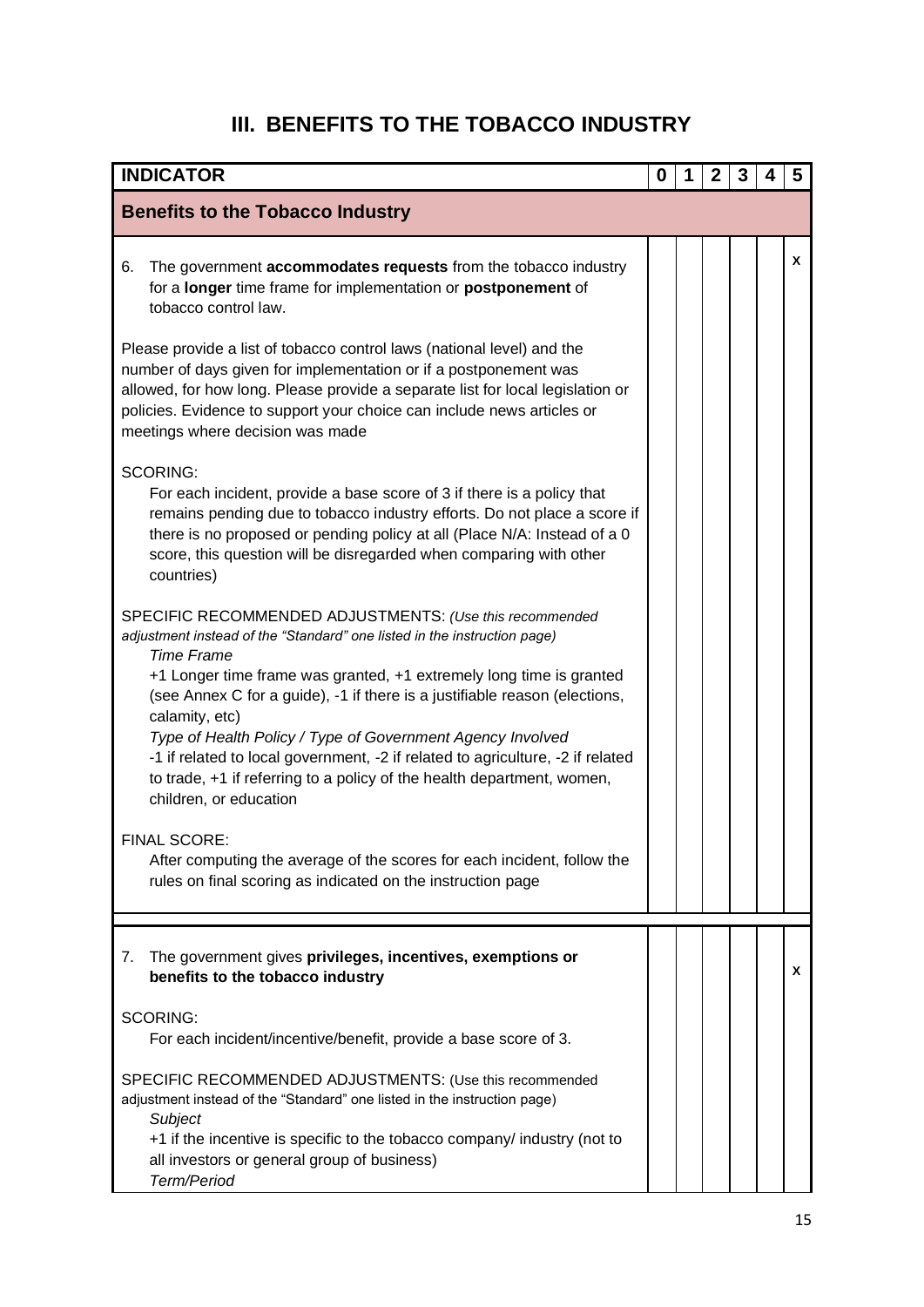| indefinite period<br><b>Granting Authority</b><br>-1 if the grant is granted by local government<br>Type<br>+1 if exemption refers to excise tax or duty free<br>+ if a subsidy is involved<br><b>FINAL SCORE:</b><br>After computing the average of the scores for each incident, follow the<br>rules on final scoring as indicated on the instruction page |  |  |  |
|--------------------------------------------------------------------------------------------------------------------------------------------------------------------------------------------------------------------------------------------------------------------------------------------------------------------------------------------------------------|--|--|--|
| <b>Subtotal Score</b>                                                                                                                                                                                                                                                                                                                                        |  |  |  |

*Indicator 6 The government accommodates requests from the tobacco industry for a longer time frame for implementation or postponement of tobacco control law.* 

#### *Supporting evidence 6*

• A regulation that restricts tobacco importation issued by the Trade Ministry in order to protect local tobacco farmers was in fact rejected by APTI (Indonesia Tobacco Farmers Association) and APCI (Indonesia Clove Farmers Association)<sub>21</sub>. APTI has consistently cited local farmer protection as reason for resisting tobacco control measures such as the simplification of the tobacco tax structure.<sup>22</sup>

Calls to postpone the Trade Ministry Regulation on tobacco import restrictions also came from legislators and members of the Tobacco Bill's Special Committee.<sup>23</sup> Ironically, one of the reasons why the Committee members pushed for the Tobacco Bill was because import restrictions would protect local farmers, 24 but when the Trade Ministry seriously took follow-up action, the Special Committee instead resisted by arguing that it will negatively affect state revenue and may potentially lead to a decline in the domestic production of tobacco products<sub>25</sub>. The Coordinating Ministry for Economic Affairs eventually bowed to these pressures and withdrew the regulation.<sup>26</sup> This confirms how the issue of farmer protection by curbing imports in the Tobacco Bill is merely a **political excuse** to draw sympathy from farmers, the public and policy

<sup>21</sup> <https://fokus.kontan.co.id/news/pembatasan-impor-tembakau-justru-jadi-kompor-2>

<sup>22</sup> [https://finance.detik.com/berita-ekonomi-bisnis/d-4275154/petani-minta-sri-mulyani-kaji-ulang](https://finance.detik.com/berita-ekonomi-bisnis/d-4275154/petani-minta-sri-mulyani-kaji-ulang-penyederhanaan-cukai-rokok)[penyederhanaan-cukai-rokok](https://finance.detik.com/berita-ekonomi-bisnis/d-4275154/petani-minta-sri-mulyani-kaji-ulang-penyederhanaan-cukai-rokok)

<sup>&</sup>lt;sup>23</sup> [https://economy.okezone.com/read/2018/01/30/20/1852099/pengetatan-impor-tembakau-ancam](https://economy.okezone.com/read/2018/01/30/20/1852099/pengetatan-impor-tembakau-ancam-penerimaan-negara)[penerimaan-negara](https://economy.okezone.com/read/2018/01/30/20/1852099/pengetatan-impor-tembakau-ancam-penerimaan-negara)

<sup>&</sup>lt;sup>24</sup> [https://www.cnbcindonesia.com/news/20180124131304-4-2380/selalu-mentok-pembahasan-ruu](https://www.cnbcindonesia.com/news/20180124131304-4-2380/selalu-mentok-pembahasan-ruu-pertembakauan-bergulir-lagi)[pertembakauan-bergulir-lagi](https://www.cnbcindonesia.com/news/20180124131304-4-2380/selalu-mentok-pembahasan-ruu-pertembakauan-bergulir-lagi)

<sup>25</sup> <https://nasional.kontan.co.id/news/dpr-tak-mau-gegabah-batasi-impor-tembakau>

<sup>&</sup>lt;sup>26</sup> [https://www.liputan6.com/bisnis/read/3234513/permendag-84-ditunda-dpr-pikir-pikir-batasi-impor](https://www.liputan6.com/bisnis/read/3234513/permendag-84-ditunda-dpr-pikir-pikir-batasi-impor-tembakau)[tembakau](https://www.liputan6.com/bisnis/read/3234513/permendag-84-ditunda-dpr-pikir-pikir-batasi-impor-tembakau)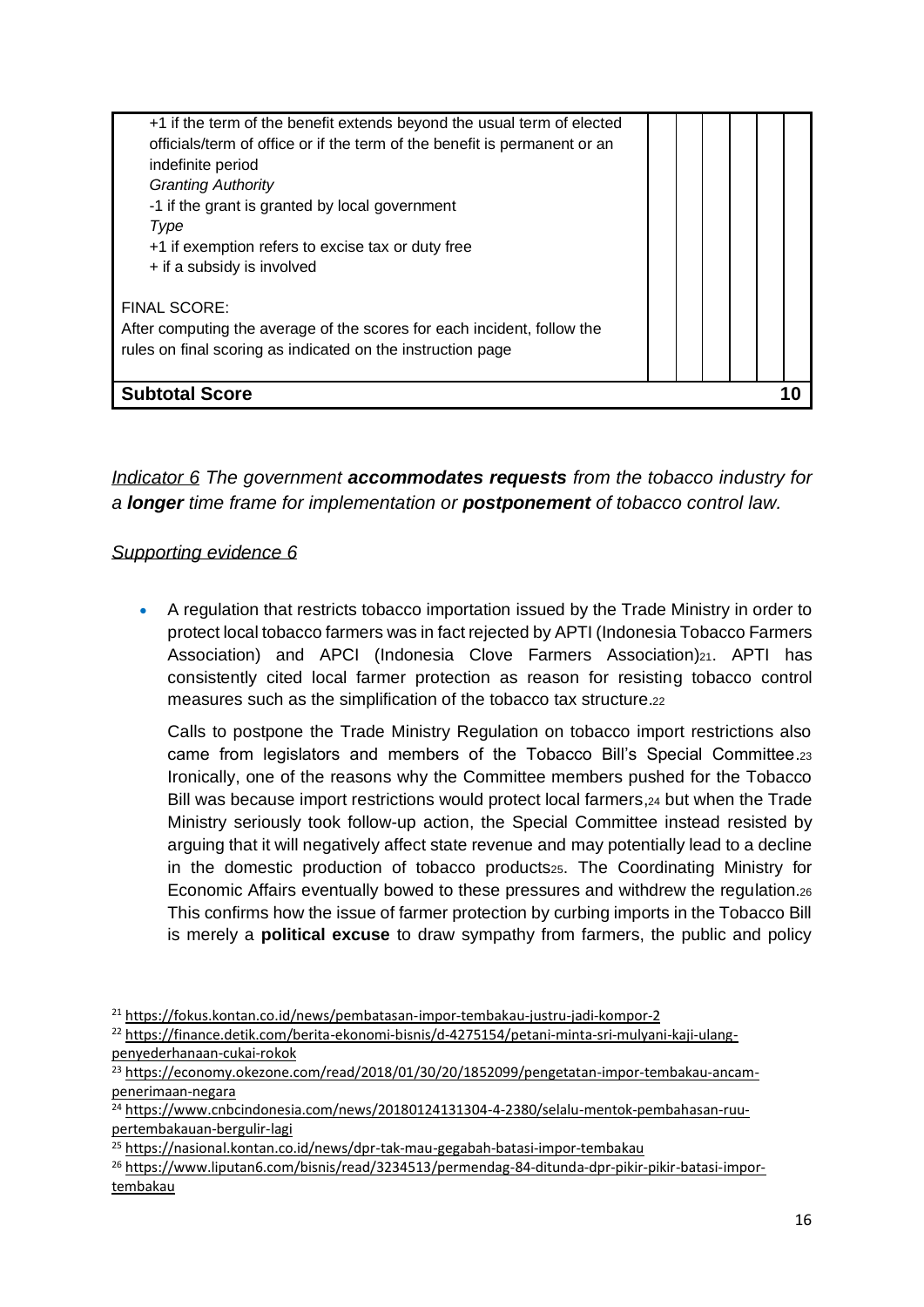makers. The issue of protecting local tobacco farmers was also raised by an Indonesian parliamentary delegation at a global parliamentary forum.<sup>27</sup>

- In an attempt to support tobacco farmers, *upon the advice of the District Head, the local parliament of Jombang eventually decided to shelve discussion on a smoke-free regulation*. In a plenary meeting, the Jombang District Head, representing the executives, stated that if the designation of smoke-free areas were to be imposed in the form of a local regulation, it would need to be well prepared and the readiness of all concerned is assured, which in this case refers to readiness of the Jombang District Government, the public and community groups, as well as local tobacco farmers. Postponing the discussion and enactment of the smoke-free regulation was also intended to support the local government's ongoing efforts at improving the welfare of tobacco growers.<sup>28</sup>
- Since the *enforcement of the ban on point-of-sale tobacco product displays, the local smoke-free regulation for Bogor City faced fierce resistance*. <sup>29</sup> Among others, from INDEF and *Forum Silaturahmi Pedagang Pasar* (Market Traders Forum) who believed that the regulation would lead to the demise of the retail business. Meanwhile, the *Director of Local Legal Instruments under the Home Affairs Ministry* asserted on the need to synchronize between higher-level legislation and local government's wish to regulate as they see fit. This will help align central-local relations.<sup>30</sup>

*According to the Home Affairs Ministry, Bogor's Local Smoke-Free Regulation is in contradiction with Government Regulation No. 109/2012* on Safeguards against Addictive Substances in the Form of Tobacco Products in the Interest of Health. A representative from the Directorate General of Regional Autonomy under the Home Affairs Ministry, Agus Rahmanto, said that there are problems that have led to a debate on the implementation of the smoke-free regulation.<sup>31</sup>

*A member of parliamentary Commission VI,* Aria Bima, called upon local governments to exercise more caution when enacting regulations, one of which concerns smokefree areas. *Local regulations should not be detrimental to the growth of the national tobacco industry*.32

<sup>27</sup> [https://internasional.kompas.com/read/2018/03/29/13582191/perlindungan-tembakau-lokal-pada-sidang](https://internasional.kompas.com/read/2018/03/29/13582191/perlindungan-tembakau-lokal-pada-sidang-badan-parlemen-dunia)[badan-parlemen-dunia](https://internasional.kompas.com/read/2018/03/29/13582191/perlindungan-tembakau-lokal-pada-sidang-badan-parlemen-dunia)

<sup>28</sup> [https://regional.kompas.com/read/2018/10/29/18571711/dukung-petani-tembakau-dprd-jombang-tunda](https://regional.kompas.com/read/2018/10/29/18571711/dukung-petani-tembakau-dprd-jombang-tunda-pembahasan-regulasi-kawasan-tanpa)[pembahasan-regulasi-kawasan-tanpa](https://regional.kompas.com/read/2018/10/29/18571711/dukung-petani-tembakau-dprd-jombang-tunda-pembahasan-regulasi-kawasan-tanpa)

<sup>&</sup>lt;sup>29</sup> [https://ekbis.sindonews.com/read/1363749/34/andalan-penerimaan-negara-industri-tembakau-terganggu](https://ekbis.sindonews.com/read/1363749/34/andalan-penerimaan-negara-industri-tembakau-terganggu-perda-ktr-1545115060)[perda-ktr-1545115060](https://ekbis.sindonews.com/read/1363749/34/andalan-penerimaan-negara-industri-tembakau-terganggu-perda-ktr-1545115060)

<sup>30</sup> [https://www.merdeka.com/uang/berimbas-pada-perekonomian-aturan-kawasan-tanpa-rokok-harus](https://www.merdeka.com/uang/berimbas-pada-perekonomian-aturan-kawasan-tanpa-rokok-harus-diterapkan-hati-hati.html)[diterapkan-hati-hati.html](https://www.merdeka.com/uang/berimbas-pada-perekonomian-aturan-kawasan-tanpa-rokok-harus-diterapkan-hati-hati.html)

<sup>31</sup> [https://regional.kontan.co.id/news/kemdagri-perda-kawasan-tanpa-rokok-ktr-bogor-tak-sesuai-aturan](https://regional.kontan.co.id/news/kemdagri-perda-kawasan-tanpa-rokok-ktr-bogor-tak-sesuai-aturan-nasional)[nasional](https://regional.kontan.co.id/news/kemdagri-perda-kawasan-tanpa-rokok-ktr-bogor-tak-sesuai-aturan-nasional)

<sup>32</sup> <https://www.merdeka.com/uang/pemda-diingatkan-tak-buat-aturan-hambat-industri-rokok.html>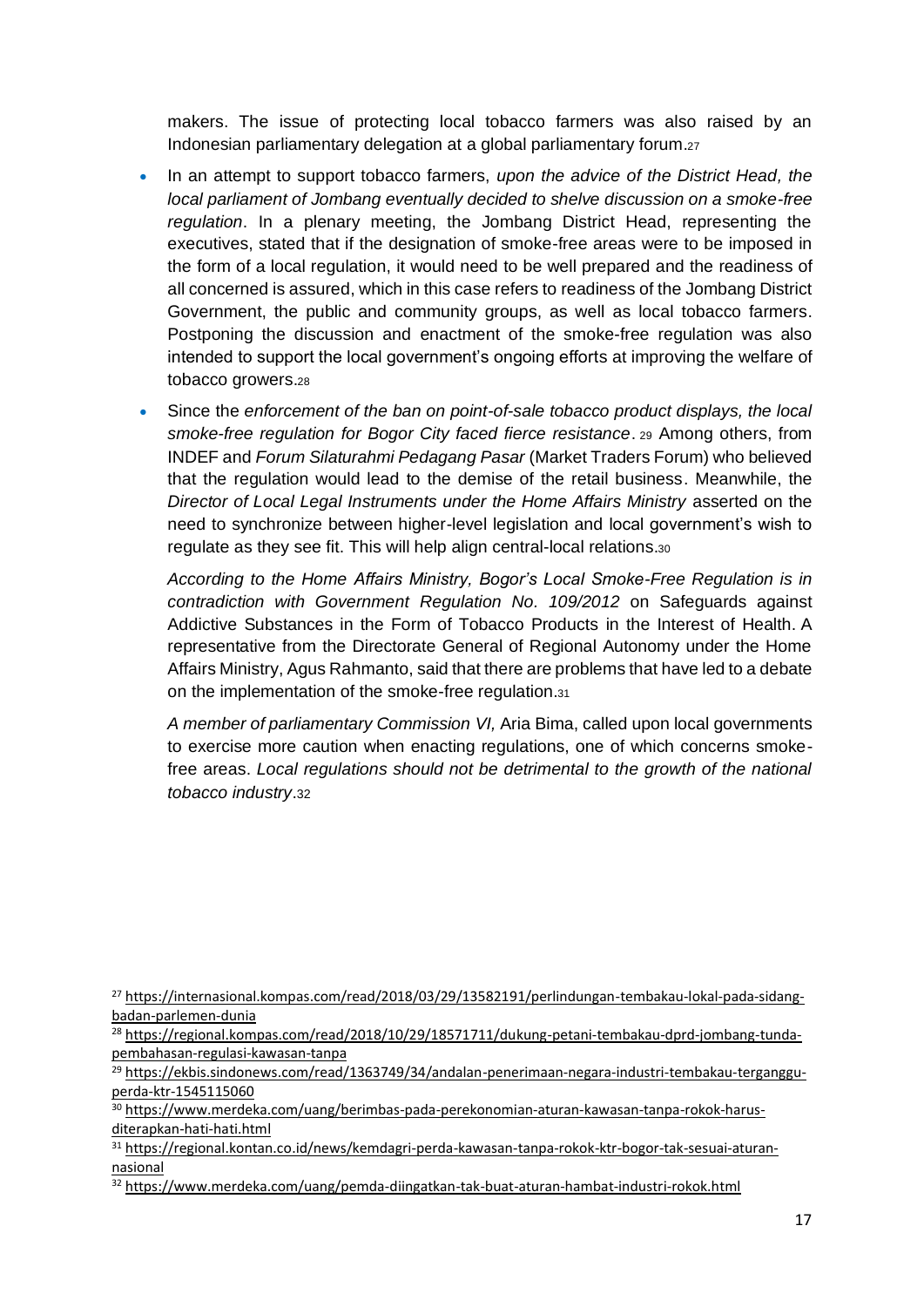*Indicator 7. The government gives privileges, incentives, exemptions or benefits to the tobacco industry.*

### *Supporting evidence 7*

• A shocking turn of events in 2018 was the issuance of Finance Ministerial Regulation No. 156/PMK.010/2018 on excise tariffs in 2019 that disappointingly remained the same as the tariffs imposed in 2018 (no tariff increase for 2019), and the decision to abandon plans to simplify the tax structure as set forth in Finance Ministerial Regulation No. 146/PMK.010/2017. The tobacco industry is reported to have used whatever means necessary to make sure that tax increase and simplification plans are aborted, from mobilizing front groups and faith-based organizations33,34 to sponsoring research discrediting tax structure simplification<sub>35</sub> and amplifying the opinions of politicians to influence the public.<sup>36</sup>

Following government's announcement to cancel tax hike plans in November 2018, *words of approval for the decision* came from all sides, the most obvious proponent from the government was the Trade Minister who welcomed the cancellation decision that will positively impact on the industry, and went even further to say that it would *help strengthen the rupiah exchange rate*.37,38 The Trade Minister had earlier contended that the *decline in the hand-rolled clove cigarette industry was primarily due to high tobacco excise tariffs*.*<sup>39</sup>*

• The Trade Minister had earlier proposed that the tobacco industry be removed from the List of Negative Investments,<sup>40</sup> but was not taken up.<sup>41</sup>

<sup>34</sup> <https://www.antaranews.com/berita/757851/nu-minta-cabut-aturan-penyederhanaan-cukai-tembakau>

<sup>35</sup> [https://www.republika.co.id/berita/nasional/umum/18/10/10/pgd0sh318-simplifikasi-cukai-berdampak](https://www.republika.co.id/berita/nasional/umum/18/10/10/pgd0sh318-simplifikasi-cukai-berdampak-pada-petani-tembakau-dan-iht)[pada-petani-tembakau-dan-iht](https://www.republika.co.id/berita/nasional/umum/18/10/10/pgd0sh318-simplifikasi-cukai-berdampak-pada-petani-tembakau-dan-iht)

<sup>38</sup> [https://economy.okezone.com/read/2018/11/05/320/1973674/menperin-cukai-rokok-batal-naik-bikin](https://economy.okezone.com/read/2018/11/05/320/1973674/menperin-cukai-rokok-batal-naik-bikin-rupiah-menguat)[rupiah-menguat](https://economy.okezone.com/read/2018/11/05/320/1973674/menperin-cukai-rokok-batal-naik-bikin-rupiah-menguat)

<sup>39</sup> [https://kumparan.com/@kumparanbisnis/saran-menperin-agar-industri-rokok-kretek-tangan-tetap](https://kumparan.com/@kumparanbisnis/saran-menperin-agar-industri-rokok-kretek-tangan-tetap-bertahan-27431110790555637)[bertahan-27431110790555637](https://kumparan.com/@kumparanbisnis/saran-menperin-agar-industri-rokok-kretek-tangan-tetap-bertahan-27431110790555637)

<sup>33</sup> [https://republika.co.id/berita/ekonomi/korporasi/18/11/06/phryph382-jk-ungkap-alasan-cukai-rokok-batal](https://republika.co.id/berita/ekonomi/korporasi/18/11/06/phryph382-jk-ungkap-alasan-cukai-rokok-batal-naik-terkait-pemilu)[naik-terkait-pemilu](https://republika.co.id/berita/ekonomi/korporasi/18/11/06/phryph382-jk-ungkap-alasan-cukai-rokok-batal-naik-terkait-pemilu)

<sup>&</sup>lt;sup>36</sup> Mouhamad Bigwanto. Tobacco industry interference undermined tobacco tax policy in Indonesia. 2019. Southeast Asia Tobacco Control Alliance (SEATCA), Bangkok. Thailand.

<sup>37</sup> [https://ekonomi.kompas.com/read/2018/11/05/174620426/cukai-rokok-tak-naik-menperin-klaim-berefek](https://ekonomi.kompas.com/read/2018/11/05/174620426/cukai-rokok-tak-naik-menperin-klaim-berefek-positif-ke-industri)[positif-ke-industri](https://ekonomi.kompas.com/read/2018/11/05/174620426/cukai-rokok-tak-naik-menperin-klaim-berefek-positif-ke-industri)

<sup>40</sup> [https://www.cnbcindonesia.com/news/20181113174409-4-41976/majukan-industri-rokok-menperin-minta](https://www.cnbcindonesia.com/news/20181113174409-4-41976/majukan-industri-rokok-menperin-minta-revisi-dni)[revisi-dni](https://www.cnbcindonesia.com/news/20181113174409-4-41976/majukan-industri-rokok-menperin-minta-revisi-dni)

<sup>41</sup> <https://bisnis.tempo.co/read/1147945/dni-direlaksasi-ini-daftar-25-industri-yang-bisa-dikuasai-asing>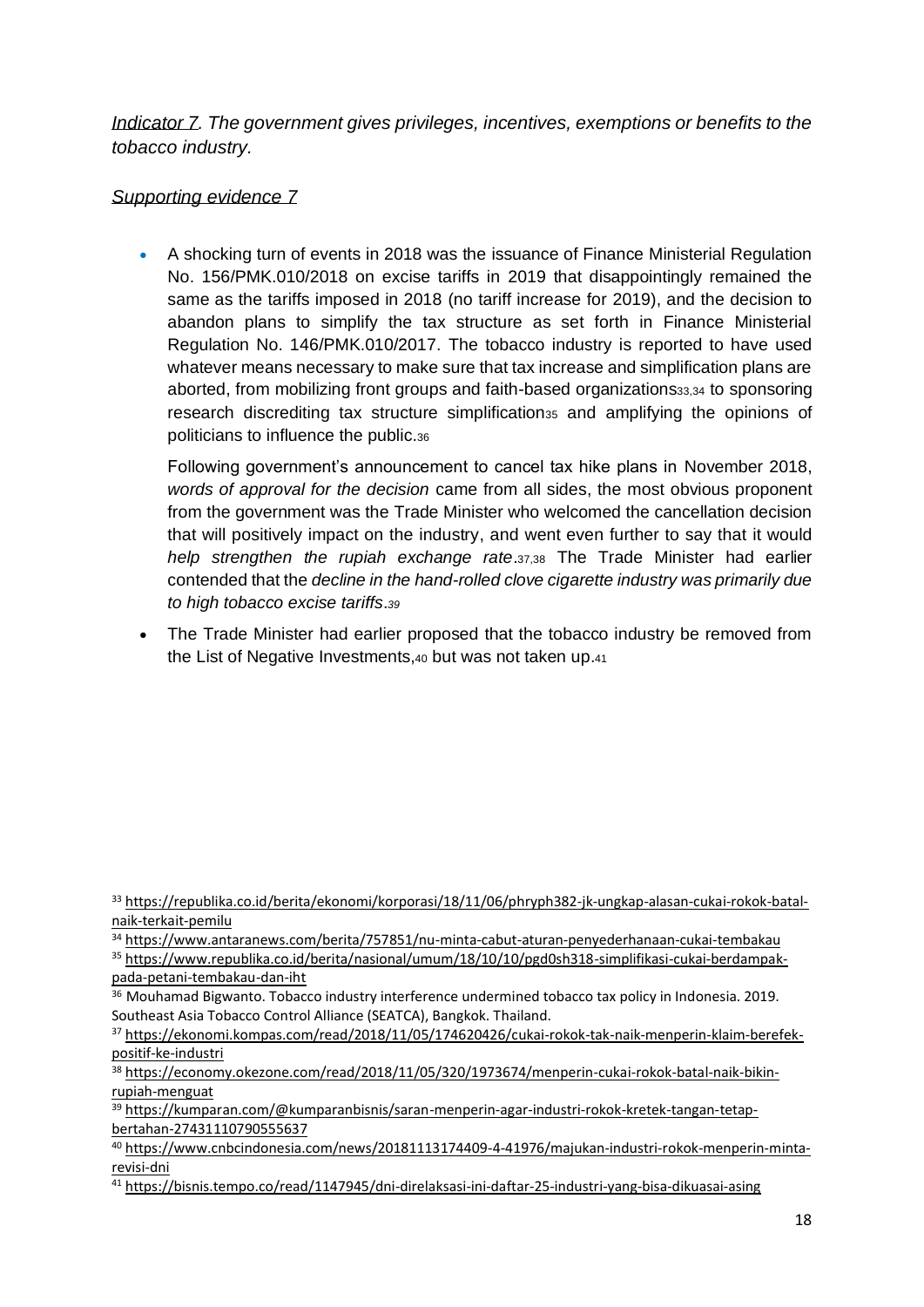# **IV. FORMS OF UNNECESSARY INTERACTIONS**

<span id="page-20-0"></span>

| <b>INDICATOR</b>                                                                                                                                                                                                                                                                                                                                                                                                                                                                                                                                                                                                                                                                                                                                                                                                                                                                                               | 0 | 1 | 2 | 3 | 4 | 5 |
|----------------------------------------------------------------------------------------------------------------------------------------------------------------------------------------------------------------------------------------------------------------------------------------------------------------------------------------------------------------------------------------------------------------------------------------------------------------------------------------------------------------------------------------------------------------------------------------------------------------------------------------------------------------------------------------------------------------------------------------------------------------------------------------------------------------------------------------------------------------------------------------------------------------|---|---|---|---|---|---|
| <b>Forms of Unnecessary Interaction</b>                                                                                                                                                                                                                                                                                                                                                                                                                                                                                                                                                                                                                                                                                                                                                                                                                                                                        |   |   |   |   |   |   |
| Top level government officials (such as President/ Prime Minister or<br>8.<br>Minister) meet with/ foster relations with the tobacco companies such<br>as attending social functions and other events sponsored or organized<br>by the tobacco companies or those furthering its interests.                                                                                                                                                                                                                                                                                                                                                                                                                                                                                                                                                                                                                    |   |   |   |   |   | X |
| SCORING:<br>A baseline score of 2 if the President/Prime Minister/Minister attends<br>an event held by the Chamber of Commerce and Industry in which<br>one of its members is the tobacco industry; or accepts a check from<br>the tobacco industry for disaster relief;<br>A baseline score of 3 if the President/Prime Minister attends the<br>wedding of a family member of a tobacco executive as the main<br>sponsor or if the Prime Minister or Minister presides over tobacco<br>industry exhibitions such as WTA, Inter Tabac, etc.;<br>A baseline score of 4 if the President or Minister visits a tobacco<br>company, or officiates at the opening of a new factory or a tobacco<br>CSR event;<br>A baseline score of 5 if the Minister accepts an award of appreciation<br>from tobacco CSR program; the Minister shows appreciation to the<br>tobacco industry for their 'contribution' to society |   |   |   |   |   |   |
| <b>SPECIAL ADJUSTMENTS:</b><br>-1 if the tobacco industry's market share is less than 10%<br>+1 if the wedding ceremony has nothing to do with a tobacco<br>executive, but the owner himself<br>+1 if the President/Prime Minister attends the event with funds from<br>the tobacco industry who is also the organizer                                                                                                                                                                                                                                                                                                                                                                                                                                                                                                                                                                                         |   |   |   |   |   |   |
| A score of 5 is automatically assigned if the high-level official delivers a<br>speech supporting the tobacco industry at the said event:<br>-1 if the speech is delivered only by a representative or assistant of<br>the high-ranking official                                                                                                                                                                                                                                                                                                                                                                                                                                                                                                                                                                                                                                                               |   |   |   |   |   |   |
| A score of 5 is automatically given if there are more than 2 incidents<br>involving the CEO<br>-2 if attended only by local public officials<br>-1 if the tobacco company is less known by the public or government                                                                                                                                                                                                                                                                                                                                                                                                                                                                                                                                                                                                                                                                                            |   |   |   |   |   |   |
| The government accepts assistance/ offers of assistance from the<br>9.<br>tobacco industry on enforcement such as conducting raids on tobacco<br>smuggling or enforcing smoke free policies or no sales to minors.<br>(including monetary contribution for these activities)                                                                                                                                                                                                                                                                                                                                                                                                                                                                                                                                                                                                                                   |   | X |   |   |   |   |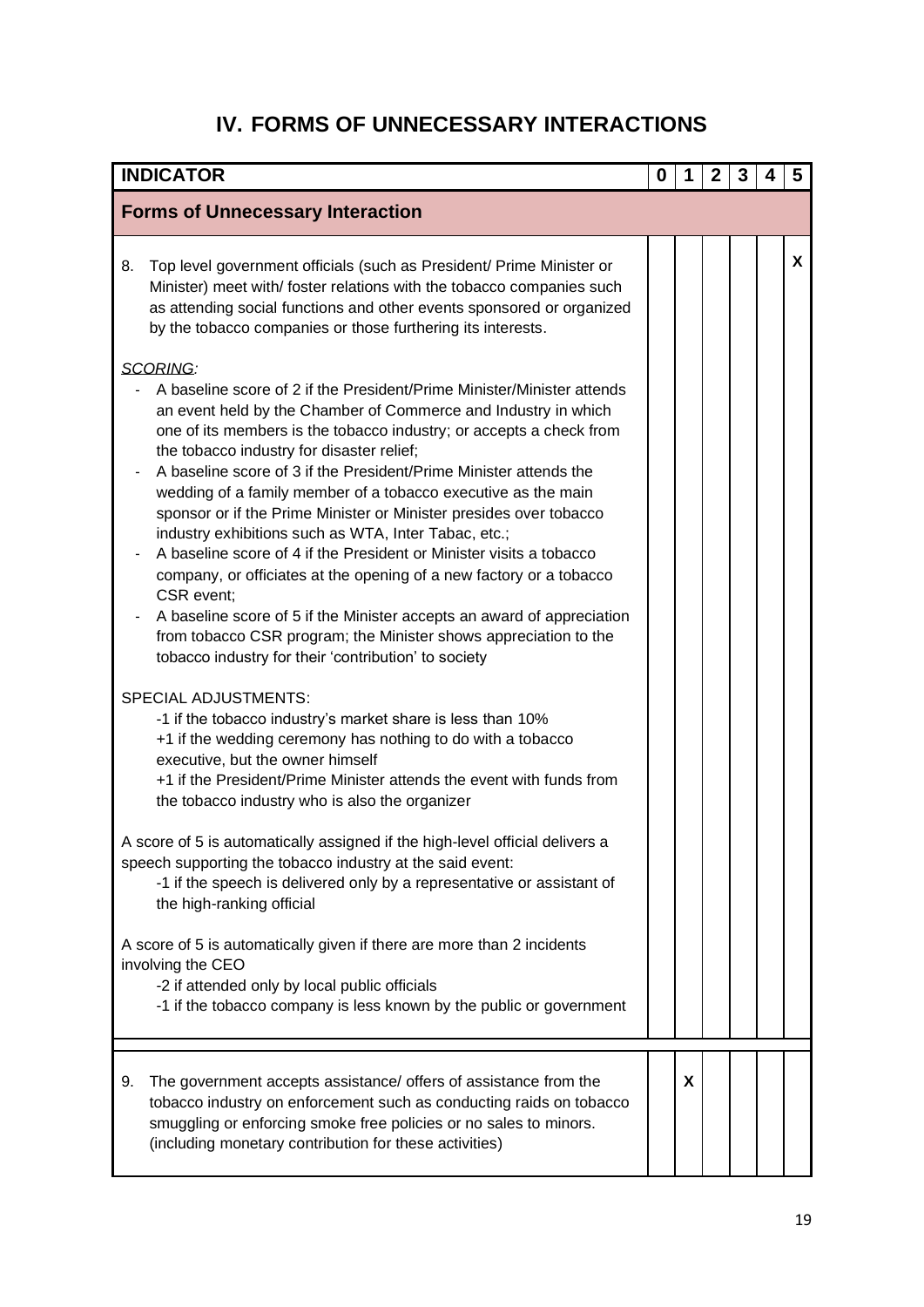| The score for this question: see Scoring Method in the Section on<br>Methodology                                                                                                                            |  |   |  |  |
|-------------------------------------------------------------------------------------------------------------------------------------------------------------------------------------------------------------|--|---|--|--|
| 10. The government accepts, supports, endorses, or enters into<br>partnerships or agreements with the tobacco industry.<br>The score for this question: see Scoring Method in the Section on<br>Methodology |  | χ |  |  |
| <b>Subtotal Score</b>                                                                                                                                                                                       |  |   |  |  |

*Indicator 8 Top level government officials (such as President/ Prime Minister or Minister)* meet with/ foster relations with the tobacco companies such as **attending** *social functions and other events sponsored or organized by the tobacco companies or those furthering its interests.*

# *Supporting evidence 8*

- PT HM Sampoerna's sustainability program received the *Padmamitra Awards 2018* for the Disaster category from the *Social Affairs Minister*. Sampoerna is seen as a dutiful corporate citizen who implements *social responsibility initiatives in a holistic manner*  as part of supporting government programs for promoting social welfare through disaster response and preparedness.42,43
- The Labor Minister and Trade Minister attended the national-level *Sampoerna Retail Community (SRC)* event, during which *both Ministers* participated in promoting SRC by having their picture taken together with the President Director of PT HM Sampoerna while wearing jackets emblazoned with the words "*Ayo SRC Bersama*" (Let's Go SRC).<sup>44</sup>
- *The Minister of Cooperatives and SMEs attended* Sampoerna's Entrepreneurship Training Center (SETC) event in Bali, and showed support for the activity. In his speech, the Minister *told Sampoerna* to continually evaluate its programs in order to *help the government increase the number of businesses.<sup>45</sup>*
- *The Labor Minister referred to the tobacco industry as an important source of state finance*.<sup>46</sup> Apart from *substantial labor force absorption,* from upstream to downstream, the tobacco industry also *supports economic resilience* amid today's global competition.<sup>47</sup>

[2018.html](https://www.wartaekonomi.co.id/read200889/sampoerna-raih-penghargaan-padmamitra-awards-2018.html)

<sup>42</sup> <https://photo.sindonews.com/view/29918/sampoerna-raih-penghargaan-padmamitra-awards-2018> <sup>43</sup> [https://www.wartaekonomi.co.id/read200889/sampoerna-raih-penghargaan-padmamitra-awards-](https://www.wartaekonomi.co.id/read200889/sampoerna-raih-penghargaan-padmamitra-awards-2018.html)

<sup>44</sup> [Pesta Ritel Nasional,](https://photos.app.goo.gl/yLWdzr7YX1WyLZTZ7) Bisnis Indonesia 26 November 2018

<sup>45</sup> [Sampoerna Siapkan Pelaku UKM Hadapi Era Digital,](https://photos.app.goo.gl/NfnTj6m7heyAmmtE6) Koran Sindo 17 December 2018

<sup>46</sup> [https://www.rmol.co/read/2018/05/23/341152/Menaker:-Industri-Tembakau-Sumber-Penting-Keuangan-](https://www.rmol.co/read/2018/05/23/341152/Menaker:-Industri-Tembakau-Sumber-Penting-Keuangan-Negara-)[Negara-](https://www.rmol.co/read/2018/05/23/341152/Menaker:-Industri-Tembakau-Sumber-Penting-Keuangan-Negara-)

<sup>47</sup> <https://www.jpnn.com/news/pastikan-perlindungan-pekerja-industri-rokok-dan-tembakau>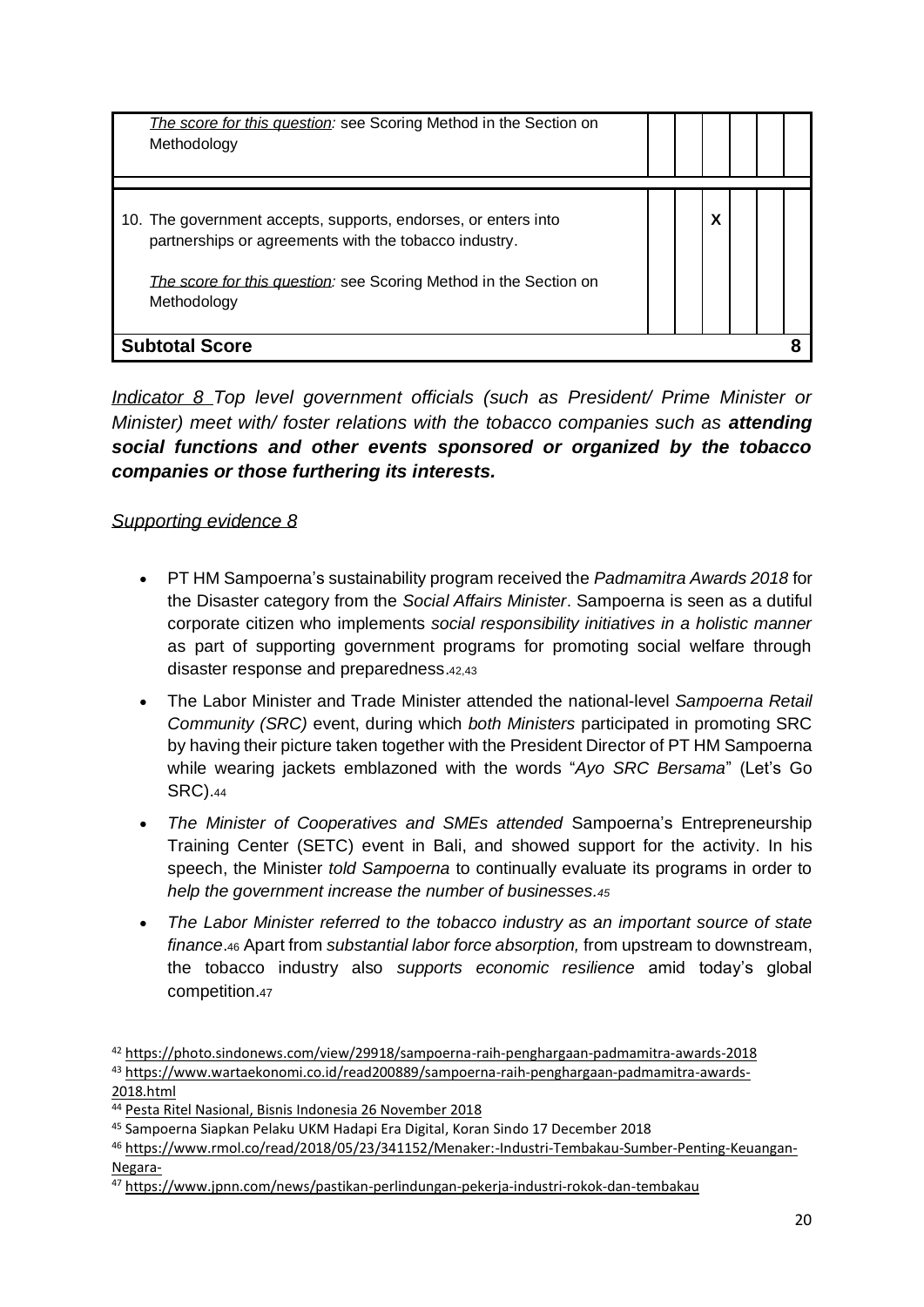*Indicator 9 The government accepts assistance/ offers of assistance from the tobacco industry on enforcement such as conducting raids on tobacco smuggling or enforcing smoke free policies or no sales to minors. (including monetary contribution for these activities)*

## *Supporting evidence 9*

• **Over the year 2018, there was no evident reported in the media on the involvement of tobacco industry on policy enforcement. Further information gathered from the field level confirmed the media monitoring result.**

*Indicator 10. The government accepts, supports, endorses, or enters into partnerships or agreements with the tobacco industry.*

### *Supporting evidence 10*

• The Mayor of Pekalongan revoked Mayoral Regulation No. 36/2011 on a tobacco billboard ban, leaving the city without a legal instrument prohibiting tobacco advertising.<sup>48</sup> According to the media, this was done to boost Pekalongan's locallygenerated revenue as the Mayor believed that the city has not optimized its income generated from tobacco advertising.<sup>49</sup> Following the withdrawal of the Mayoral Regulation, the Pekalongan Municipal Government also plans to revise its smoke-free regulation that prohibits tobacco advertising in smoke-free areas.<sup>50</sup>

# **V. TRANSPARENCY**

<span id="page-22-0"></span>

| <b>INDICATOR</b>                                                                                                                                                             | O |  |  |  |
|------------------------------------------------------------------------------------------------------------------------------------------------------------------------------|---|--|--|--|
| <b>Transparency</b>                                                                                                                                                          |   |  |  |  |
| 11. The government does not publicly disclose meetings/ interactions with<br>the tobacco industry in cases where such interactions are strictly<br>necessary for regulation. |   |  |  |  |
| <b>SCORING:</b><br>For each incident (meeting or interaction that was not disclosed), a<br>base score of 3 should be given                                                   |   |  |  |  |
| SPECIFIC RECOMMENDED ADJUSTMENTS:<br>+2 if the meeting is not strictly necessary                                                                                             |   |  |  |  |

<sup>48</sup> <https://infosekitarpekalongan.com/larangan-iklan-rokok-dicabut-kado-pahit-hari-pendidikan-nasional/> <sup>49</sup> <http://jateng.tribunnews.com/2018/02/28/pemkot-pekalongan-akan-revisi-aturan-larangan-iklan-rokok>  $50$  Ibid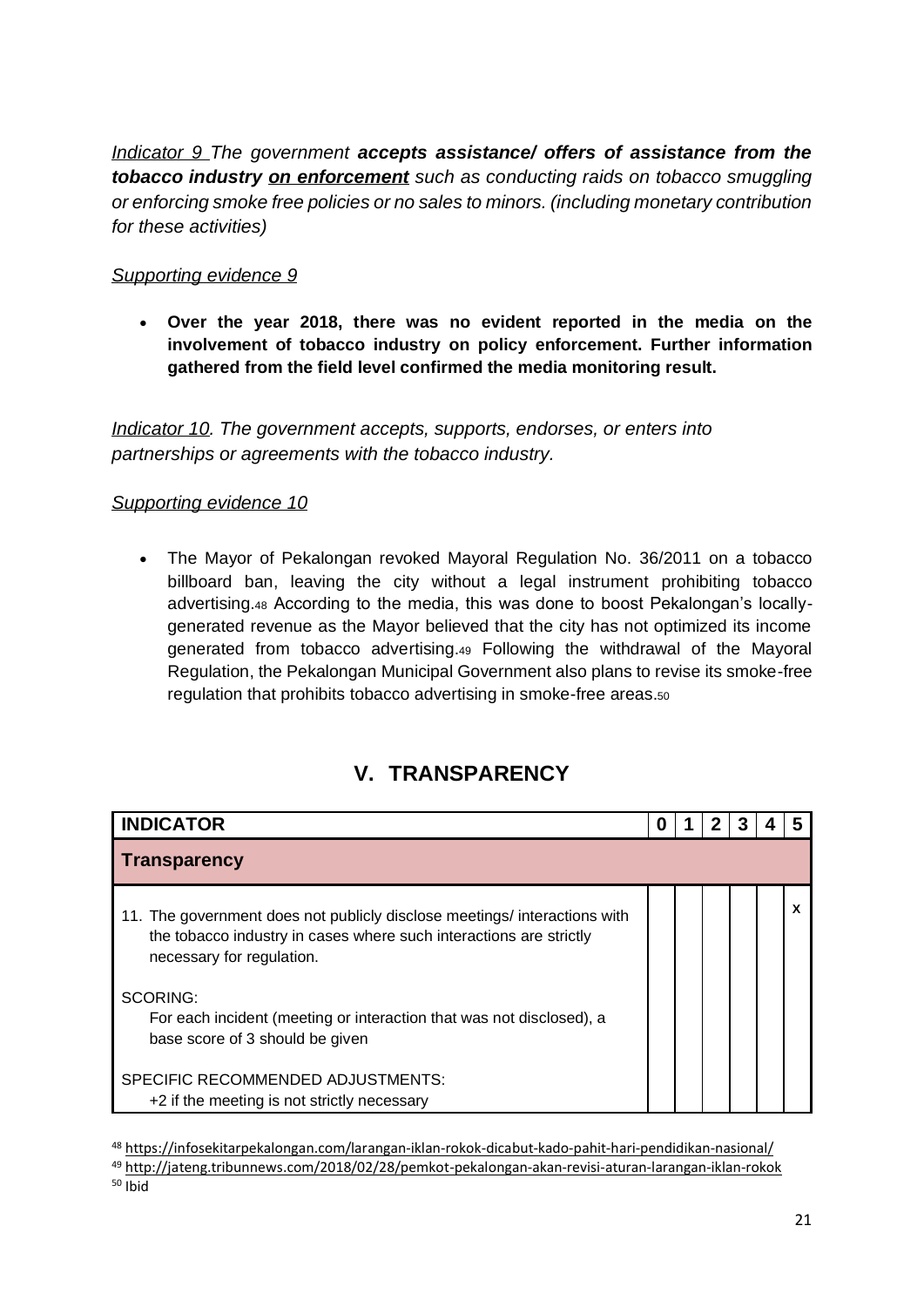| on their behalf including lobbyists<br><b>SCORING:</b><br>If rules exist for tobacco companies, provide a base score of 3.<br>-1 if affiliated organizations are included,<br>-1 if individuals such as lobbyists are also included,<br>If no rules currently exist, the score would be 5.<br>-1 If a policy is being considered<br><b>Subtotal Score</b> | 10 |
|-----------------------------------------------------------------------------------------------------------------------------------------------------------------------------------------------------------------------------------------------------------------------------------------------------------------------------------------------------------|----|
|                                                                                                                                                                                                                                                                                                                                                           |    |
|                                                                                                                                                                                                                                                                                                                                                           |    |
|                                                                                                                                                                                                                                                                                                                                                           |    |
|                                                                                                                                                                                                                                                                                                                                                           |    |
|                                                                                                                                                                                                                                                                                                                                                           |    |
|                                                                                                                                                                                                                                                                                                                                                           |    |
|                                                                                                                                                                                                                                                                                                                                                           |    |
|                                                                                                                                                                                                                                                                                                                                                           |    |
| tobacco industry entities, affiliated organizations, and individuals acting                                                                                                                                                                                                                                                                               |    |
| 12. The government requires rules for the disclosure or registration of                                                                                                                                                                                                                                                                                   | x  |
|                                                                                                                                                                                                                                                                                                                                                           |    |
| rules on final scoring as indicated on the instruction page                                                                                                                                                                                                                                                                                               |    |
| After computing the average of the scores for each incident, follow the                                                                                                                                                                                                                                                                                   |    |
| <b>FINAL SCORE:</b>                                                                                                                                                                                                                                                                                                                                       |    |
| meetings                                                                                                                                                                                                                                                                                                                                                  |    |
| -1 if a mechanism or rule is available for disclosure of tobacco                                                                                                                                                                                                                                                                                          |    |
| +1 if high level officials were involved                                                                                                                                                                                                                                                                                                                  |    |
| +1 if photos were taken,                                                                                                                                                                                                                                                                                                                                  |    |
| -1 if the meeting takes place in a public office,                                                                                                                                                                                                                                                                                                         |    |
| meeting                                                                                                                                                                                                                                                                                                                                                   |    |
| -1 if minutes were taken during the meeting<br>-1 if champions/advocates were asked to be present during the                                                                                                                                                                                                                                              |    |

*Indicator 11. The government does not publicly disclose meetings/ interactions with the tobacco industry in cases where such interactions are strictly necessary for regulation.*

*Supporting evidence 11*

• There is no standard mechanism for the government to openly disclose information on meetings/interactions with the tobacco industry or their outcomes.

*Indicator 12. The government requires rules for the disclosure or registration of tobacco industry entities, affiliated organizations, and individuals acting on their behalf including lobbyists*

# *Supporting evidence 12*

- The government has no specific policy on requiring the tobacco industry to report on or register the affiliated members.
- In formal interactions, the names of participants in any meetings are recorded in the list of attendance and minutes of meetings.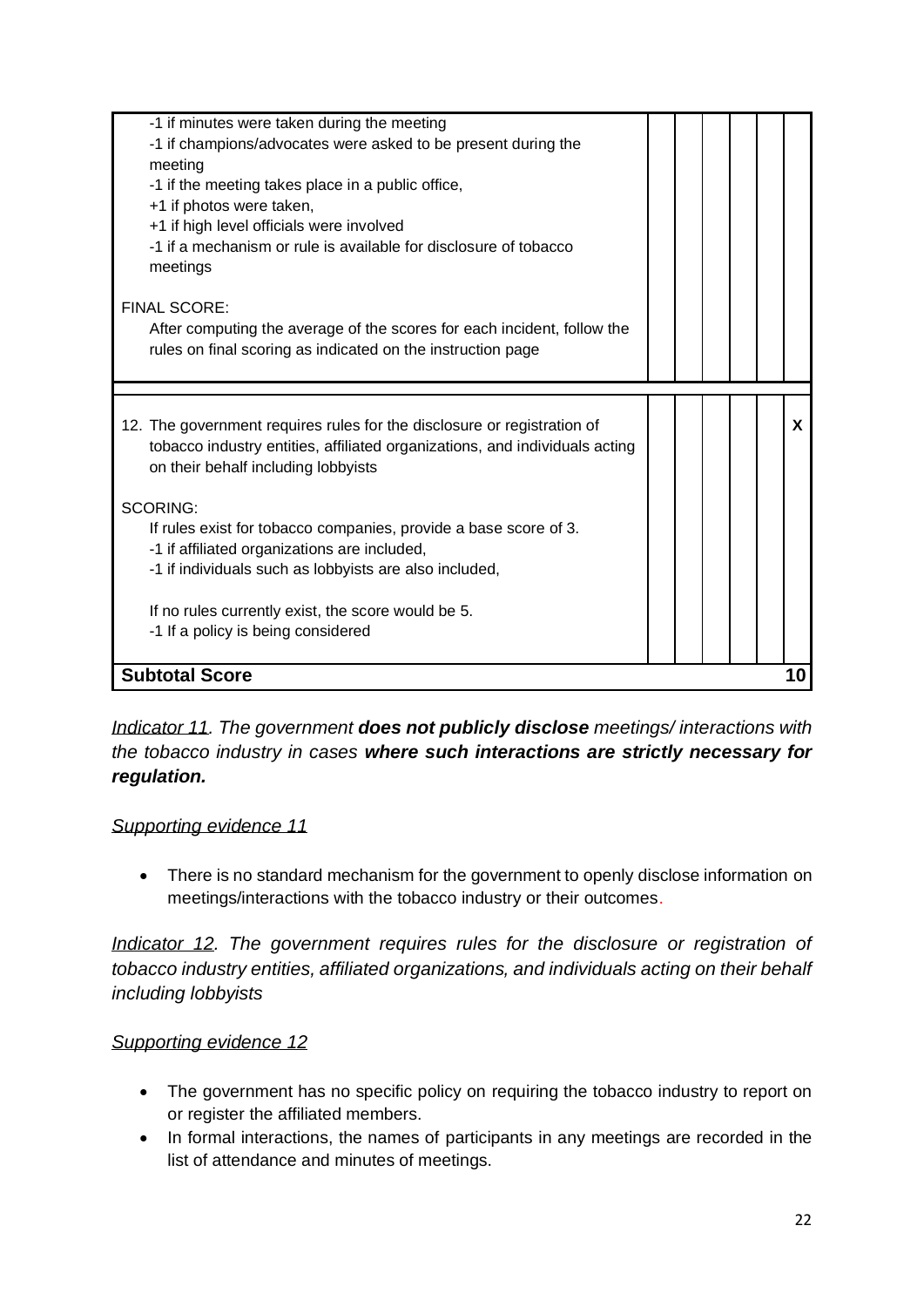# **VI. CONFLICT OF INTEREST**

<span id="page-24-0"></span>

| <b>INDICATOR</b>                                                                                                                                                                                                                                                                                  | 0 |   | 2 | 3 | 4 | 5 |
|---------------------------------------------------------------------------------------------------------------------------------------------------------------------------------------------------------------------------------------------------------------------------------------------------|---|---|---|---|---|---|
| <b>Conflict of Interest</b>                                                                                                                                                                                                                                                                       |   |   |   |   |   |   |
| 13. The government does not prohibit contributions from the tobacco<br>industry or any entity working to further its interests to political parties,<br>candidates, or campaigns or to require full disclosure of such<br>contributions.                                                          |   |   |   |   |   | X |
| A special score for this question:<br>1 Never 5 Yes                                                                                                                                                                                                                                               |   |   |   |   |   |   |
| <b>SCORING ADJUSTMENT:</b><br>If such a prohibition/requirement does not exist for tobacco companies,<br>provide a base score of 5:<br>-1 If a policy is being considered,<br>-1 if there is a policy but it is partial,<br>-1 if there is a policy but it is not enforceable/ not followed       |   |   |   |   |   |   |
| 14. Retired senior government officials form part of the tobacco industry<br>(former Prime Minister, Minister, Attorney General)                                                                                                                                                                  |   |   |   |   |   | x |
| <b>SCORING:</b><br>A baseline score of 3 if a retired high-ranking official does work for the<br>tobacco industry                                                                                                                                                                                 |   |   |   |   |   |   |
| <b>SPECIAL ADJUSTMENT:</b><br><b>Previous position in government</b><br>+2 if the high-ranking official is the same level as a Deputy Minister<br>/Director General or Director but his previous main task and duty is<br>related to tobacco control<br>+1 if more than one high-ranking official |   |   |   |   |   |   |
| Position in the tobacco industry<br>+1 if holds a top-level position<br>other position and as a consultant<br>0                                                                                                                                                                                   |   |   |   |   |   |   |
| <b>Connection</b><br>0 if the law firm is owned by the consultant<br>-1 if the law firm is owned by the consultant but not directly involved                                                                                                                                                      |   |   |   |   |   |   |
| 15. Current government officials and relatives hold positions in the tobacco<br>business including consultancy positions.                                                                                                                                                                         |   | X |   |   |   |   |
| <b>SCORING:</b><br>A baseline score of 3 if a currently active public official or his relative holds<br>a position in the tobacco industry, including in a consultancy position                                                                                                                   |   |   |   |   |   |   |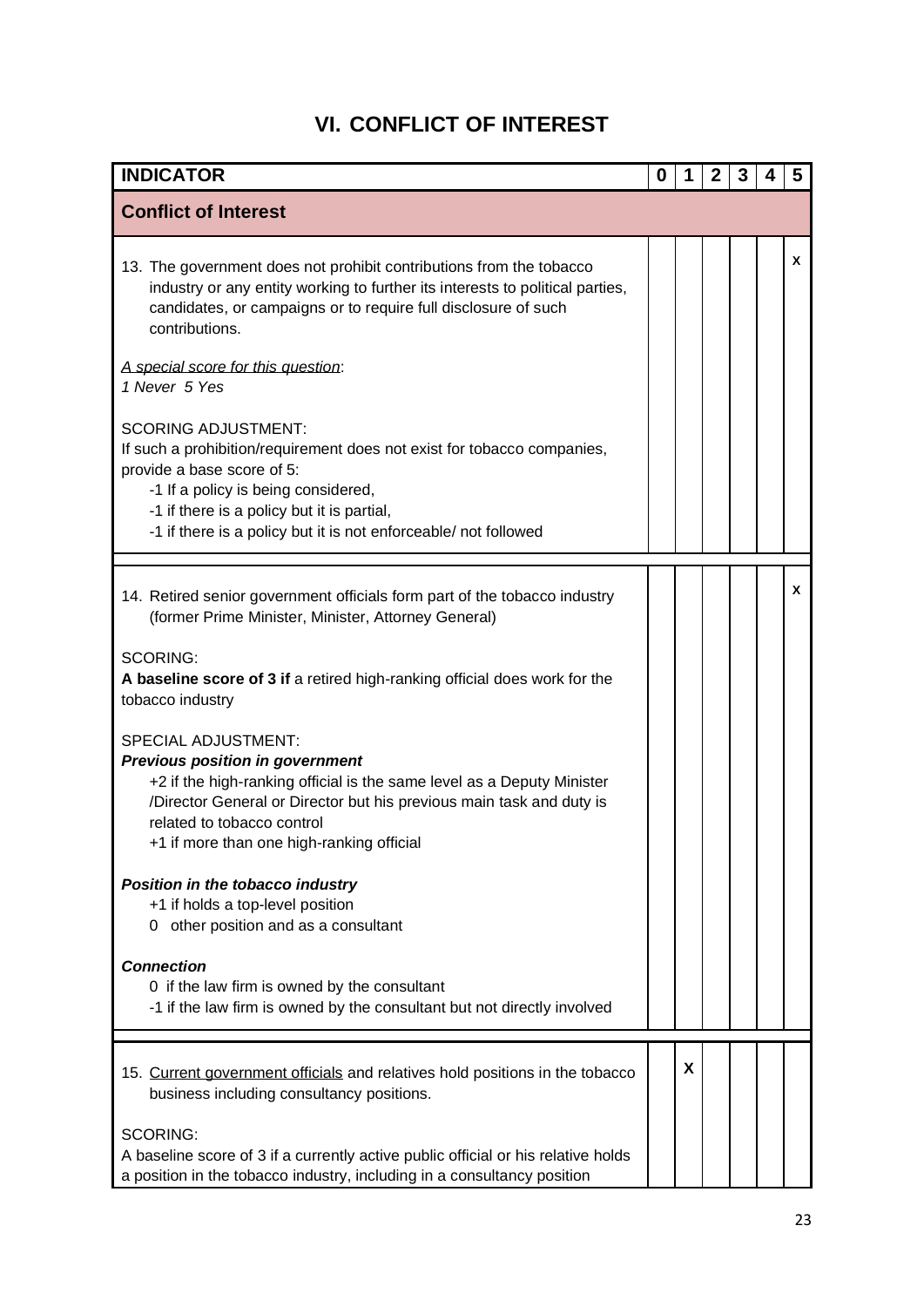*Indicator 13. The government does not prohibit contributions from the tobacco industry or any entity working to further its interests to political parties, candidates, or campaigns or to require full disclosure of such contributions.*

# *Supporting evidence 13*

• Government officials involved in the campaign of political party are obliged to leave the service; on the other hand, there is no policy that prohibits contributions from any sources including the tobacco industry for political campaigns.

*Indicator 14. Retired senior government officials form part of the tobacco industry (former Prime Minister, Minister, Attorney General)*

# *Supporting evidence 14*

• A member of PT. HM Sampoerna's Audit Committee, Drs. Hanafi Usman, before joining Sampoerna, has long held key positions in the Directorate General of Customs and Excise, where he was last stationed as the Directorate General's Director of Audit.<sup>51</sup>

Note:

Following are old incidents outside this report period worth noted as evidence.

• *Kemal A. Stamboel previously assisted the government of Indonesia as a member of the Supervisory Board for the Rehabilitation and Reconstruction of Aceh and Nias. He was also appointed by the President to serve as the Deputy Executive Chairman of the National Board for Technology, Information and Telecommunications (Wantiknas) during President Susilo Bambang Yudhoyono's administration.<sup>52</sup> He is currently a member of the Supervisory Board of Putera Sampoerna Foundation.<sup>53</sup>*

<sup>51</sup> <https://www.sampoerna.com/sampoerna/id/about-us/our-people>

<sup>52</sup> [https://id.wikipedia.org/wiki/Kemal\\_Azis\\_Stamboel](https://id.wikipedia.org/wiki/Kemal_Azis_Stamboel)

<sup>53</sup> <http://www.sampoernafoundation.org/id/board-of-member/supervisor>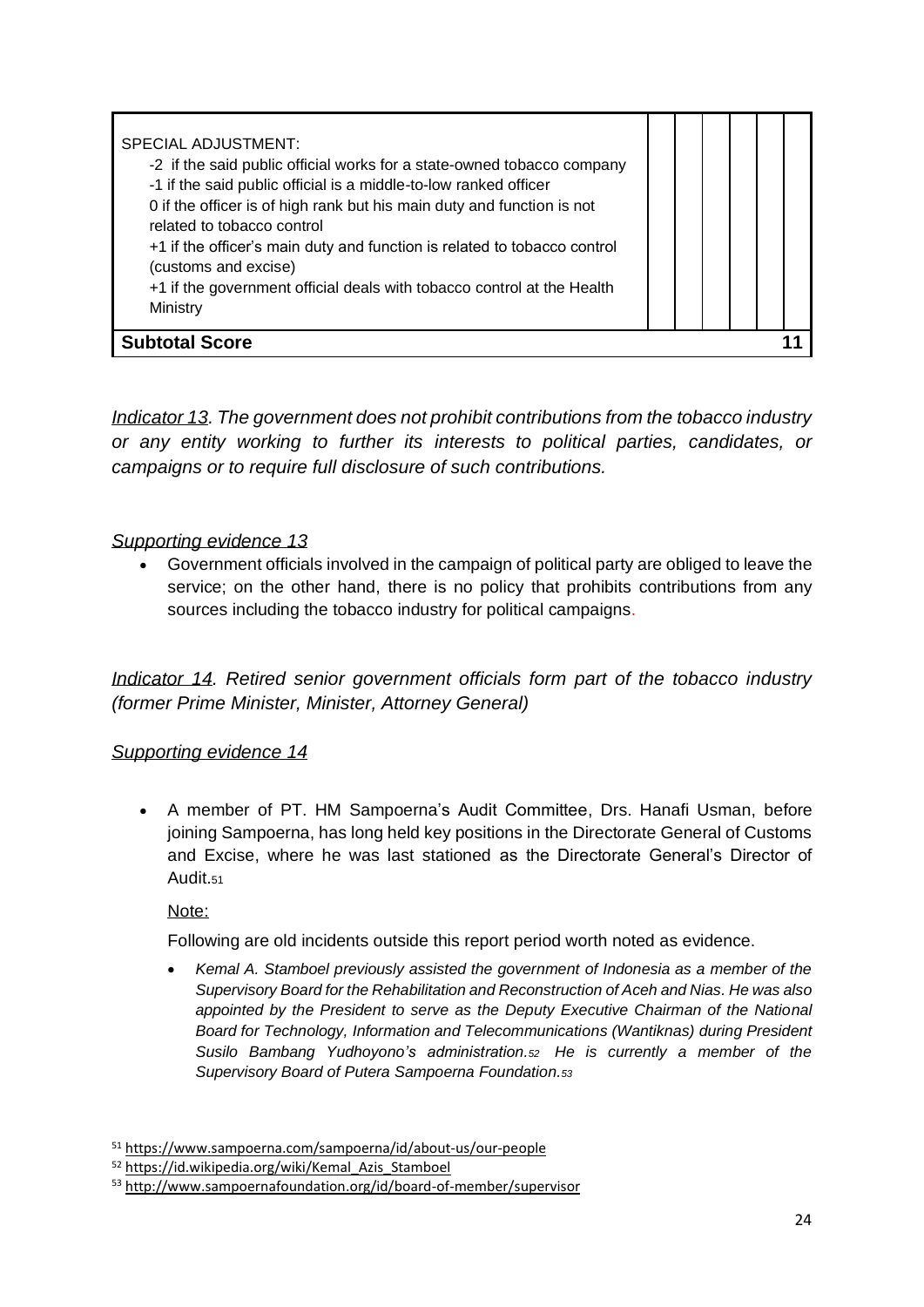- *Eddy Abdurrachman, formerly held important positions in government (Director General for Customs and Excise, Finance Ministry; Advisor to the Finance Minister on International Economic Relations, Finance Ministry; and Secretary to the Coordinating Minister for Economic Affairs under the Coordinating Ministry for Economic Affairs. He was also elected Chairman of the Audit Committee of PT. Bentoel in 2016 for the next 3 (three) years in accordance with a Board of Commissioners' Directive on 17 March 2016.<sup>54</sup>*
- *RB Permana Agung Dradjatun, formerly held key positions at the Finance Ministry, including as Director General for Customs and Excise, and Expert Staff to the Finance Minister on International Relations and Economic Cooperation. Through the Extraordinary Meeting of Shareholders on 18 November 2013, PT HM Sampoerna elected Dr. R.B. Permana Agung as Sampoerna's Independent Commissioner until present.<sup>55</sup>*

*Indicator 15. Current government officials and relatives hold positions in the tobacco business including consultancy positions.*

#### *Supporting evidence 15*

• None of active government officials work in tobacco industry businesses. There is a strict regulation that does not permit active civil servant to work with other than the government. It is stated in the Minister of Administrative and Bureaucratic Reforms Regulation No. 37/2012 on *Guidelines for Managing Conflict of Interest*.

# **VII.PREVENTIVE MEASURES**

<span id="page-26-0"></span>

| <b>INDICATOR</b>                                                                                                                                                                                             | o |  |   |  |  |          |  |  |
|--------------------------------------------------------------------------------------------------------------------------------------------------------------------------------------------------------------|---|--|---|--|--|----------|--|--|
| <b>Preventive Measures</b><br>SCORING for this section: 1. Yes, 2. Yes but partial only, 3. Policy/ Program being developed 4.<br>Committed to develop such a policy/ program 5. None                        |   |  |   |  |  |          |  |  |
| 16. The government has put in place a procedure for disclosing the records<br>of the interaction (such as agenda, attendees, minutes and outcome)<br>with the tobacco industry and its representatives.      |   |  |   |  |  | <b>X</b> |  |  |
| 17. The government has formulated, adopted or implemented a code of<br>conduct for public officials, prescribing the standards with which they<br>should comply in their dealings with the tobacco industry. |   |  | X |  |  |          |  |  |
| 18. The government requires the tobacco industry to periodically submit<br>information on tobacco production, manufacture, market share,                                                                     |   |  | X |  |  |          |  |  |

<sup>54</sup>[http://www.bentoelgroup.com/group/sites/BAT\\_A5EEYP.nsf/vwPagesWebLive/DO9T5KHH?opendocument](http://www.bentoelgroup.com/group/sites/BAT_A5EEYP.nsf/vwPagesWebLive/DO9T5KHH?opendocument) <sup>55</sup> <https://www.sampoerna.com/sampoerna/id/about-us/our-people>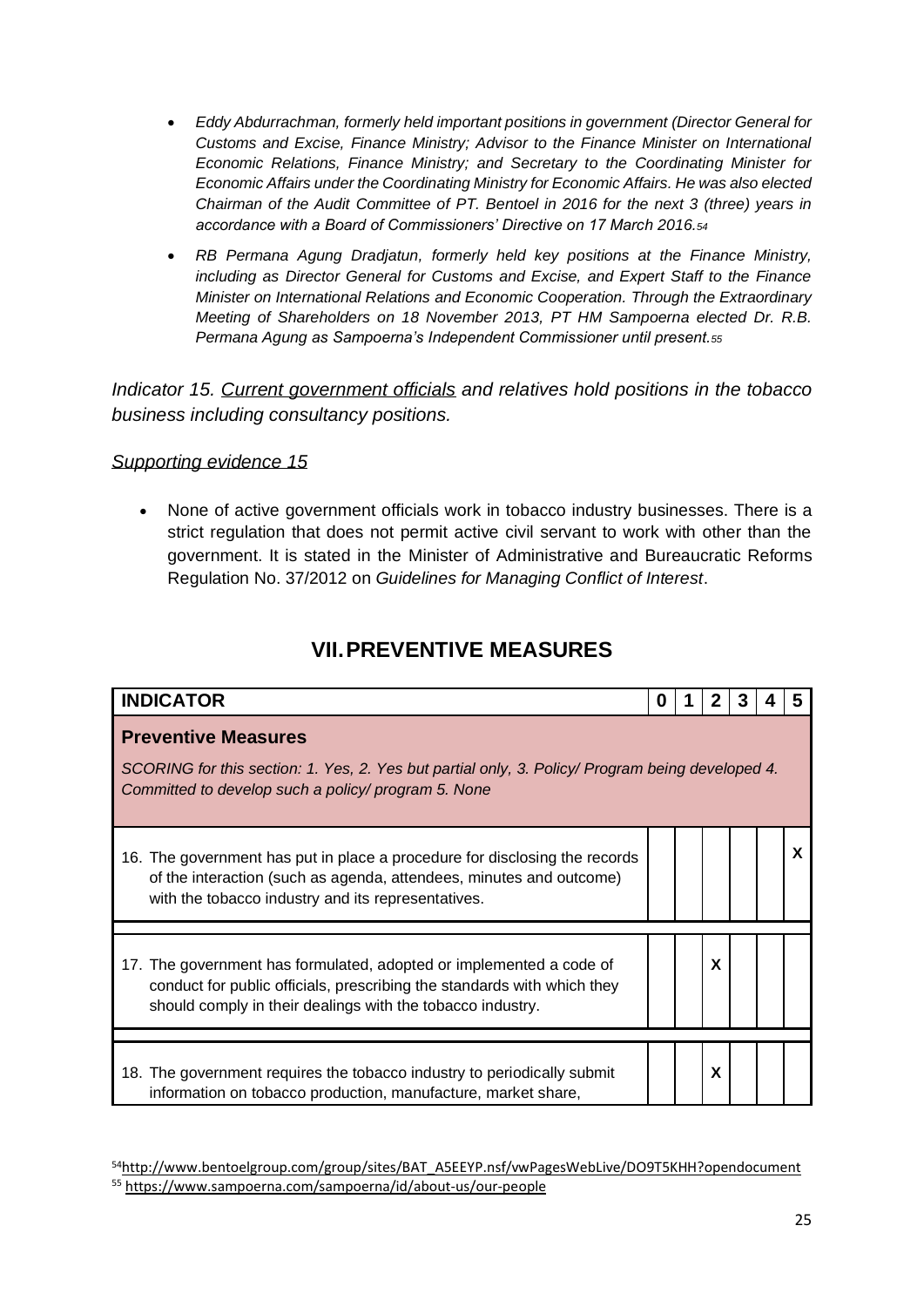| <b>Total Score</b>                                                                                                                                                                                                                                                                                                                    |   |  | 75 |
|---------------------------------------------------------------------------------------------------------------------------------------------------------------------------------------------------------------------------------------------------------------------------------------------------------------------------------------|---|--|----|
| <b>Subtotal Score</b>                                                                                                                                                                                                                                                                                                                 |   |  | 16 |
| 20. The government has put in place a policy to disallow the acceptance of<br>all forms of contributions/ gifts from the tobacco industry (monetary<br>or otherwise) including offers of assistance, policy drafts, or study visit<br>invitations given or offered to the government, its agencies, officials<br>and their relatives. | X |  |    |
| 19. The government has a program / system/ plan to consistently raise<br>awareness within its departments on policies relating to FCTC Article<br>5.3 Guidelines.                                                                                                                                                                     |   |  | X  |
| marketing expenditures, revenues and any other activity, including<br>lobbying, philanthropy, political contributions and all other activities.                                                                                                                                                                                       |   |  |    |

*Indicator 16. The government has put in place a procedure for disclosing the records of the interaction (such as agenda, attendees, minutes and outcome) with the tobacco industry and its representatives.*

### *Supporting evidence 16*

• There is no specific policy on record keeping of interactions with the tobacco industry. Normally, formal meetings are recorded in the form of minutes of meetings; no difference among establishments including the tobacco industry that is perceived as normal business and treated the same as other normal businesses.

*Indicator 17. The government has formulated, adopted or implemented a code of conduct for public officials, prescribing the standards with which they should comply in their dealings with the tobacco industry.*

# *Supporting evidence 17*

- Indonesia has one but not specifically targeted at tobacco industry. The Minister of Administrative and Bureaucratic Reforms Regulation No. 37/2012 on "Guidelines for Managing Conflict of Interest" is applied to all eatablishments outside the government sector. This regulation however, served the reference for MOH to develop and implement a regulation on tobacco industry code of conduct. The Health Minister Regulation No. 50/2016 on "Guidelines for Managing Conflict of Interest with the Tobacco Industry within the Health Ministry" was broaden to cover relevant provisions exclusively applied to the harmful tobacco industry.
- **NOTE:**

*Question on availability of a regulation on TI Code of Conduct is not timely bound (the score is not exclusively applied to a specific year). It is a "yes" or "no" answer with*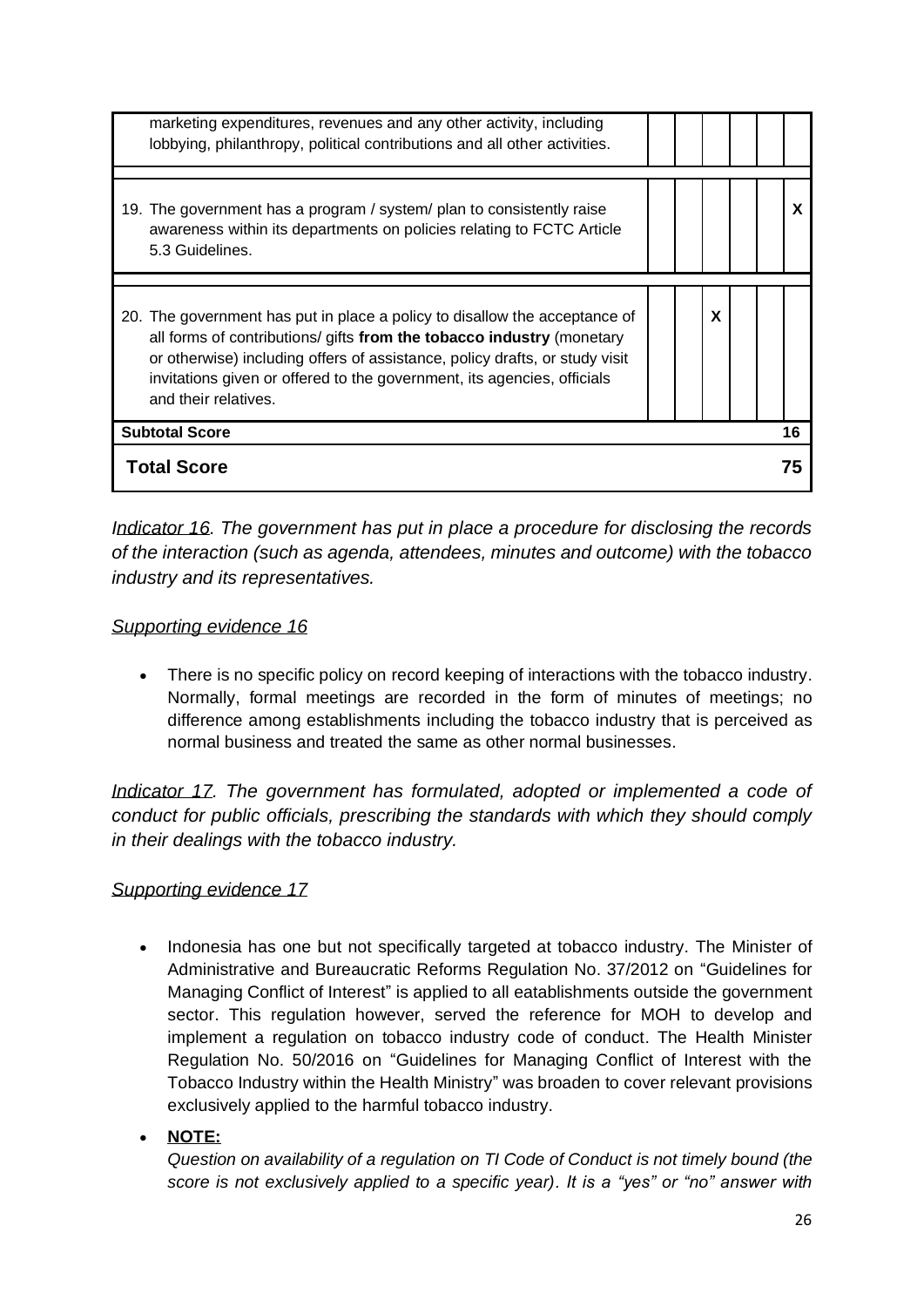*score level ranges from: 5. None; 4. At commitment stage; 3. At development stage; 2. Yes, but Partial only up to 1. Yes (whole government). One Ministry will have the same score as 90% of Ministries, as this is categorized as "Yes, but Partial only".* 

*Indicator 18. The government requires the tobacco industry to periodically submit information on tobacco production, manufacture, market share, marketing expenditures, revenues and any other activity, including lobbying, philanthropy, political contributions and all other activities.*

### *Supporting evidence 18*

- There is only partial government request for tobacco industry to submit report, i.e.: disclosing production volume to the DG for Customs and Excise for annual tax calculation pourpose.
- Other information on tobacco manufacture such as personnel, land size, tobacco leaf production, import, export, market share, etc. is collected by the Central Bureau of Statistics. There is no obligation to report on other activities such as advertising, promotion and sponsorship expenditures.

*Indicator 19. The government has a program / system/ plan to consistently raise awareness within its departments on policies relating to FCTC Article 5.3 Guidelines.*

# *Supporting evidence 19*

• Although FCTC accession is an advocacy topic that has been frequently referred to, there is no program in the government that consistently build public awareness on FCTC implementation guidelines.

*Indicator 20. The government has put in place a policy to disallow the acceptance of all forms of contributions/ gifts from the tobacco industry (monetary or otherwise) including offers of assistance, policy drafts, or study visit invitations given or offered to the government, its agencies, officials and their relatives.* 

# *Supporting evidence 20*

• Partial Regulation available. Among all government sectors, only MOH has a policy in place to prevent government officials within the National MOH administration from tobacco industry interference. The Minister of Health Regulation No 50 year 2016 on Guidelines for Managing Conflict of Interests with the Tobacco Industry in the Ministry of Health (State Gazette of the Republic of Indonesia Year 2014 No.1599) applies spefically to tobacco industry that is harmful and has distinctive characteristics. The abovementioned regulation promulgated on 26 October 2016 was a further elaboration of the Minister of Administrative and Bureaucratic Reforms Regulation No 37 year 2012 that applies to all establishments outside the government sectors.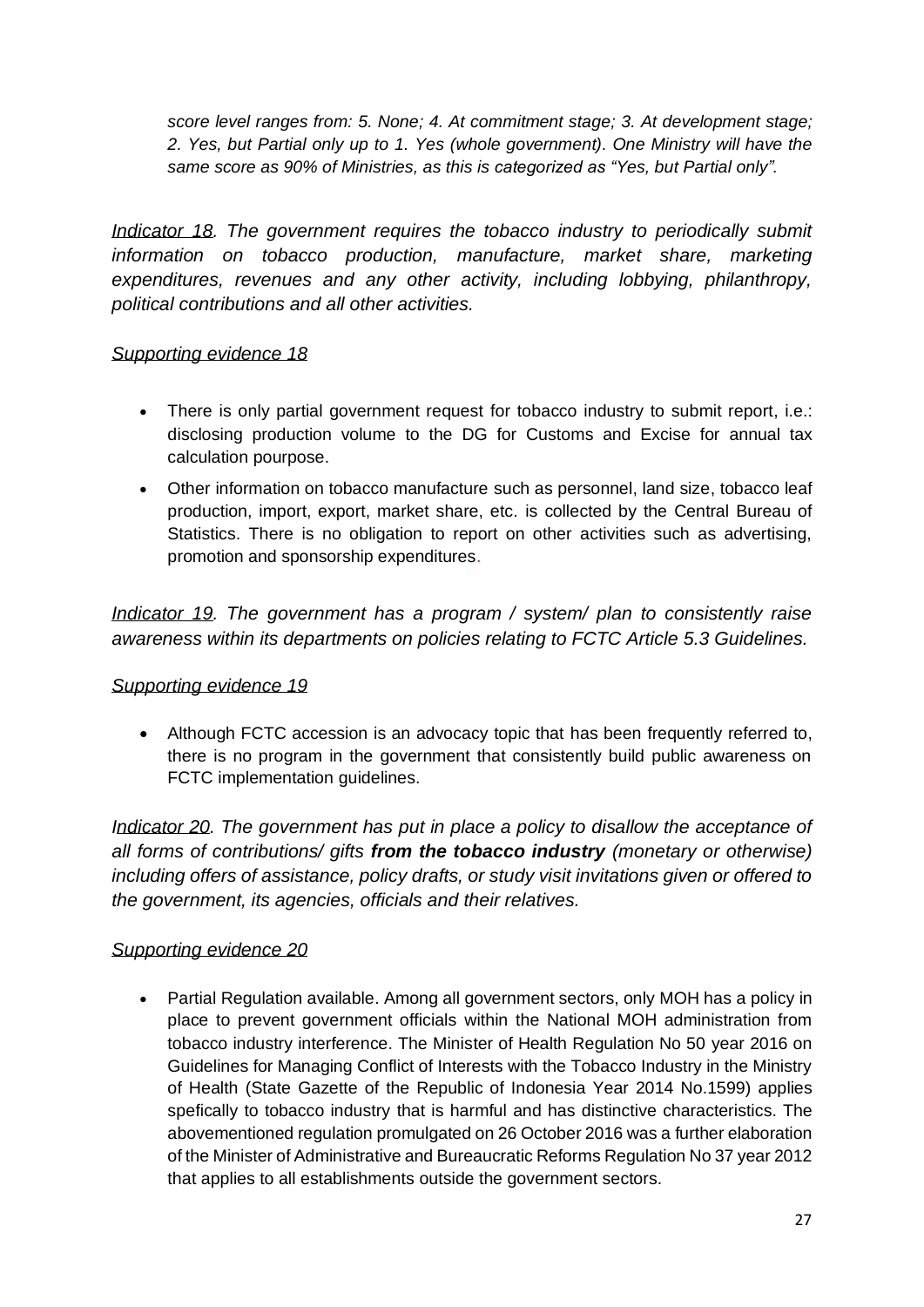# **CONCLUSIONS**

- <span id="page-29-0"></span>• The core problem in Indonesia is the government believe that tobacco industry is a normal business contributing significantly to economic growth. The government's positive responses towards tobacco industry interference are logical consequences of this premise.
- Perceived as stakeholder, tobacco industry is allowed, and in many instances required to give input and *participate in the policy development* like the case of IRAI, a Sampoerna related Consultancy Agency to develop Tobacco Roadmap that defeat tobacco tax simplification and cancel excise tax increase.
- Government agencies at all levels continue to *accept and endorse tobacco industry CSR*. A number of Ministers as top-level officials fostered *unnecessary interaction with the tobacco industry;* Minister of Industry and Minister of Labor participated in "Sampoerna Retail Community National Festival", *even promoted the event by wearing SRC jackets with "let's go SRC" logo*. Minister for Social Affairs granted *"Padmamitra Award 2018"* to Sampoerna for their holistic approach on disaster relief
- The 2018 monitoring recorded two major *policies that benefited the tobacco industry*: The Finance Minister Regulation No 156/2018 comprising of no tax increase in 2019 and to revoke excise tax simplification. Another policy was the cancellation of Trade Minister Regulation on the Provision of Tobacco Leave Importation due to fierce protests, not only from the front group but ironically from MP's Special Committee on Tobacco Bill who had put a provision to reduce tobacco leave importation in the draft. Their change of mind by saying import restriction of tobacco leaves would reduce cigarette production has proven a political manouver on farmers to gain their support and buy political voice.
- Transparancy is a big problem; there is no rule to disclose meetings/interactions with the tobacco industry that open the potential for conflict of interest with public health.
- Being non party to the FCTC, there is no preventive measures to avoid Tobacco Industry Interference, but MOH that has Regulation on Tobacco Industry Code of Conduct.

# **RECOMMENDATIONS**

- <span id="page-29-1"></span>• A whole-of-government approach is vital to effectively counter tobacco industry interference
- Civil Society needs to be more persistent in opening the eyes of the government to denormalize tobacco industry and to take side to public health than the tobacco industry
- Given the three national laws that are permissive to involvement of the tobacco industry, formulation, adoption and implementation of Tobacco Industry Code of Conduct needs to be expanded to as many ministries as possible.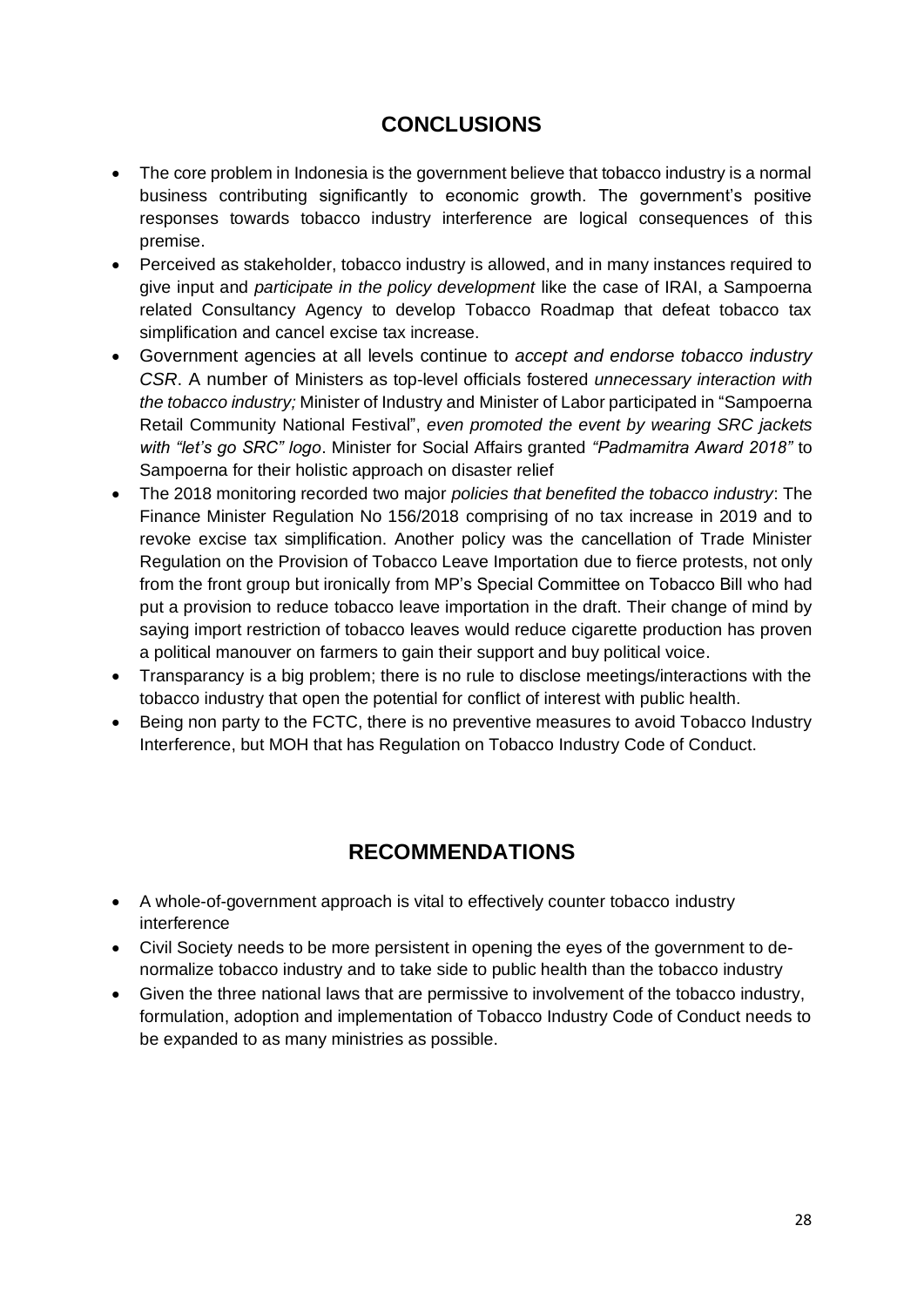# <span id="page-30-1"></span><span id="page-30-0"></span>**Reporting Period**

12 months: January-December 2018.

# <span id="page-30-2"></span>**Sources of Data**

. Daily monitoring of print and online media from PT. Integrasi Media Digital between January 1st, and December 31st, 2018. All quotes were recorded and grouped into 20 sub indicators (20 questions) under 7 indicators. Each quoted sub indicator had come with reference(s) in the footnote. Multiple news articles (from different media) that contained same statement from the same person at the same event whether from the press release or press conference were counted as only once.

Additional Sources for Clarification when needed:

- 1. Government websites
	- Indonesian Presidential Website: [http://presidenri.go.id/kabar-presiden/koleksi](http://presidenri.go.id/kabar-presiden/koleksi-foto.html)[foto.html](http://presidenri.go.id/kabar-presiden/koleksi-foto.html)
	- Indonesian Parliament Website:<http://www.dpr.go.id/cari>
	- Trade and Industry Ministry Website:<http://www.kemenperin.go.id/>
	- Finance Ministry Website:<http://www.kemenkeu.go.id/search/node/kretek>
	- Human Development and Culture Ministry Website: <http://www.kemenkopmk.go.id/search/node/tembakau>
	- Health Ministry Website:<http://www.depkes.go.id/>
	- Manpower Ministry Website:<http://naker.go.id/>
	- Agricultural Affairs Ministry Website:<http://www.pertanian.go.id/search>
	- Environmental Affairs Ministry Website:<http://www.menlh.go.id/?s=rokok>
- **2.** Tobacco Industry Websites
	- <https://www.djarum.com/>
	- <http://www.gudanggaramtbk.com/>
	- <http://www.bentoelgroup.com/>
	- [http://www.sampoerna.com/id\\_id/pages/homepage.aspx](http://www.sampoerna.com/id_id/pages/homepage.aspx)
	- <http://www.wismilak.com/>
	- <http://www.djarumfoundation.org/>
	- <http://www.sampoernafoundation.org/>
- 3. Front Group Websites:
	- <http://amti.id/>
	- <http://petanitembakau.blogspot.co.id/>
	- <http://komunitaskretek.or.id/>
- 4. Reports on documented events related to tobacco control (publication, presentation, meeting, public hearing, correspondence, etc.)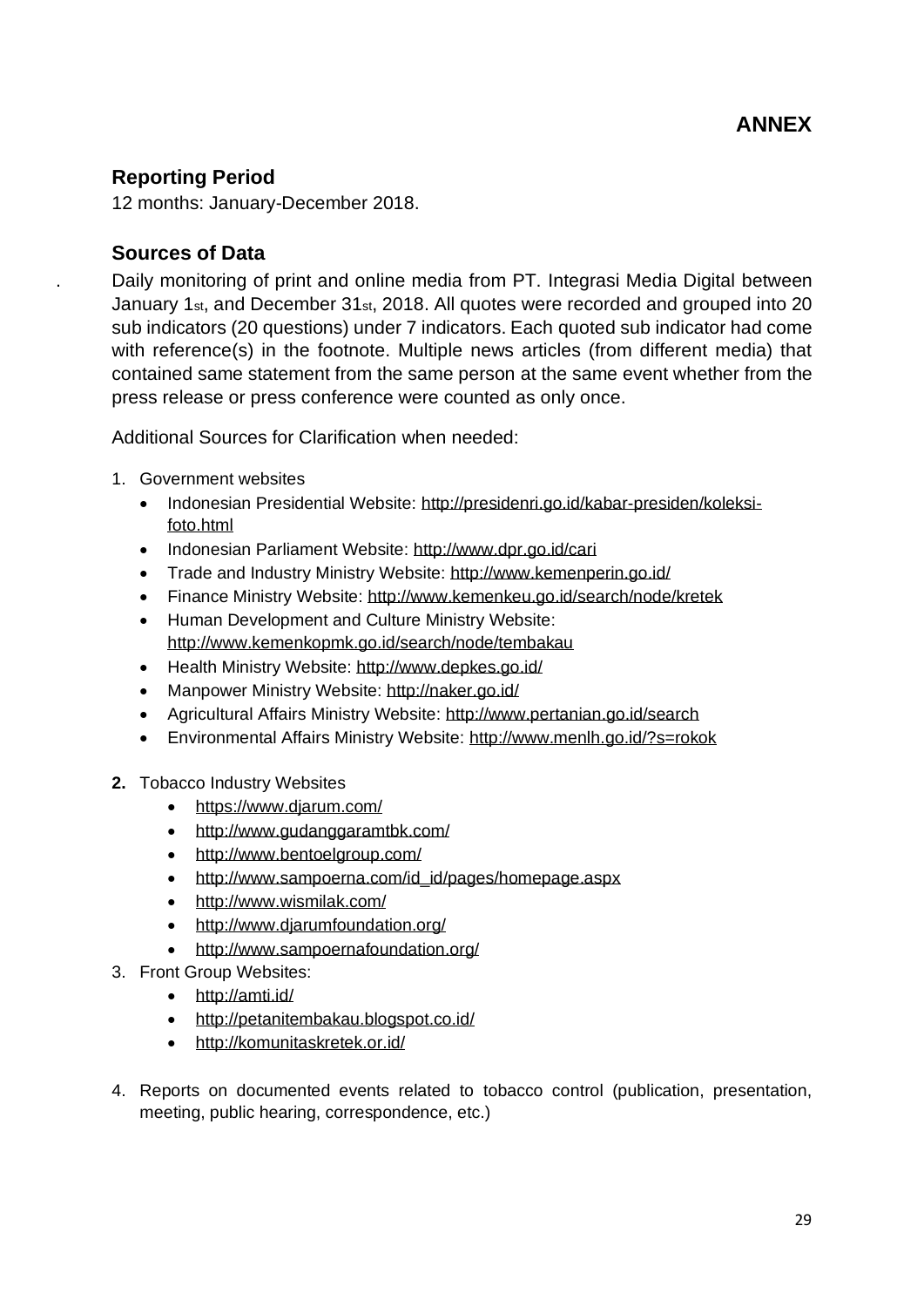# <span id="page-31-0"></span>**Operational Definitions**

- 1. The term "Government" refers to any public official who is involved in an interaction, whether or not the official is acting within the scope of his/her authority.
- 2. The tobacco industry is an organization, association and individuals who work for or represents the tobacco industry, such as, but is not limited to, tobacco processing industry, main distributor, importer, retailer, and individual or organization that supports the interest of the tobacco industry, including its legal team, scientists and front-liners (Indonesia: AMTI, APTI, KNPK, Komtek, FORMASI and similar organizations).
- 3. The final score (the Index) is the government's response toward the Tobacco Industry Interference.

# <span id="page-31-1"></span>**Scoring Method**

An assigned score in principle depends on the number of incidents and/or level of strength. Each incident is scored, and for the same category an average score is calculated. The maximum score for each question is 5, and a score of 0 applies when the question is not applicable in Indonesia.

# *Scoring adjustment:*

**A baseline score of "3"** is assigned for every incident of industry interference. This score is then adjusted according to the level of strength of the interference.

A specific scoring system applies for each question. This is intended to enhance accuracy and maintain uniformity of assessment and establish the level of strength of industry interference by all SEATCA member countries.

The computation method and scoring for each question is stated in the respective section of the Table. See Section 6.2 of this Report: *Results by Category: Scoring, Supporting Evidences, Source of Information.* 

Specific to questions 1, 5, 9, 10 under different categories but having the same scoring method, the adjustments are provided as follows:

# • *Level of Rank of Public Official*

+1 if it involves a high-ranking official (same level as Director General or higher). -1 if it involves a public official ranked lower than the Director General, or a local government official.

• *Level of Support* 

-1 if only attending, +1 if delivers an opening address/awards appreciation/declares support, +1 if it involves money or gratuities, -3 if rejects offer, +1 if a contract is entered into, there is commitment relating to responsibility, government resources or anticipating further cooperation.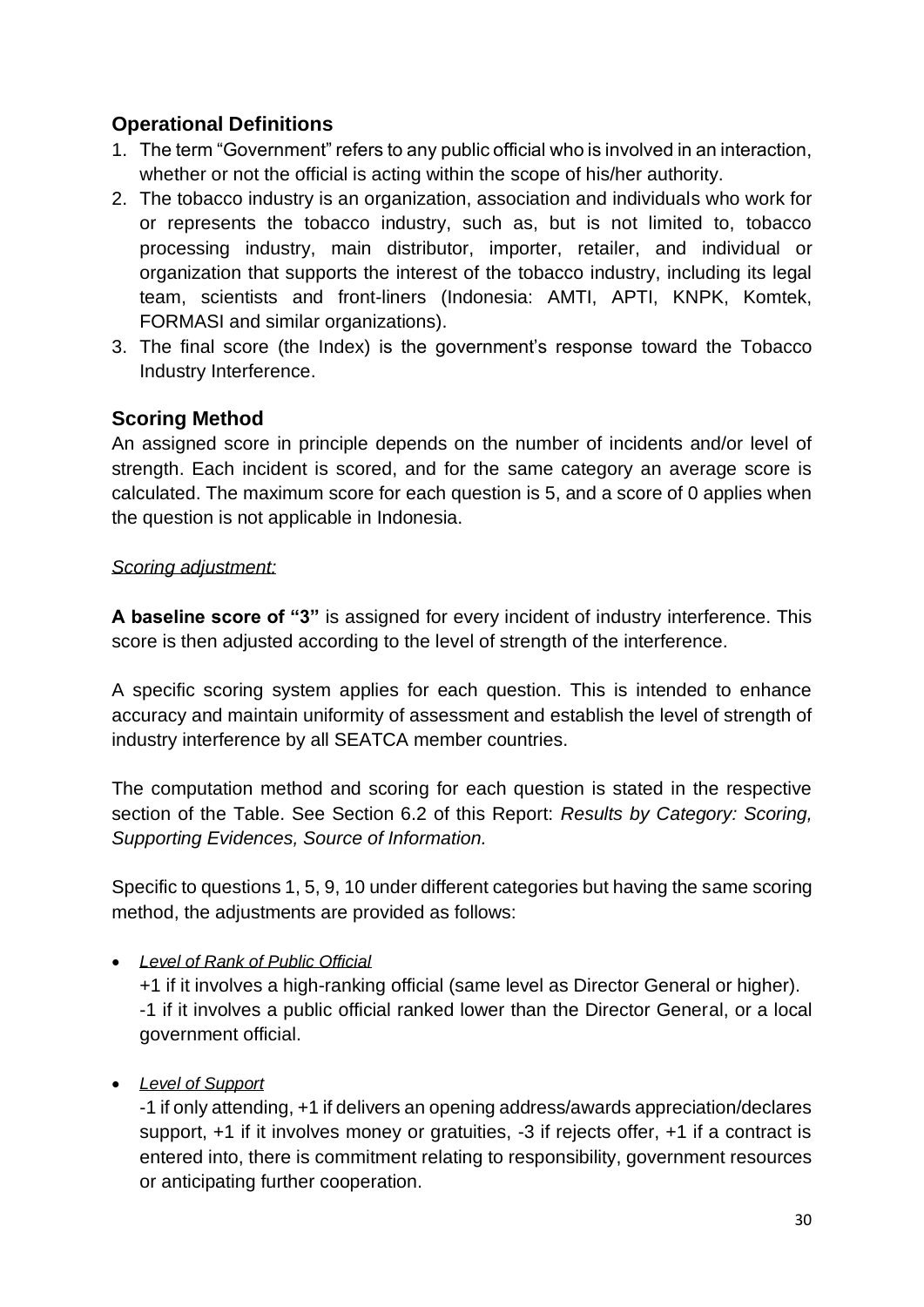-1 if only receives the draft/letter/policy paper, without giving approval or following up.

# • *Type of Health Policy and Government Sector Involved*

-1 if relating to the local government, -2 if relating to agriculture, -2 if relating to trade, +1 if relating to policies in the health, women and children's, and education sectors.

# • *Tobacco Industry*

-1 if the public and government are unfamiliar with the tobacco industry's identity (less-known front groups)

### • *Other circumstances*

+1 if it involves several government sectors. A cumulative score, but for a maximum score of 5. If there are several incidents, the average score is calculated.

### *Final Score*

The Final Score is the sum up of the score of all indicators after adjustment and weighting.